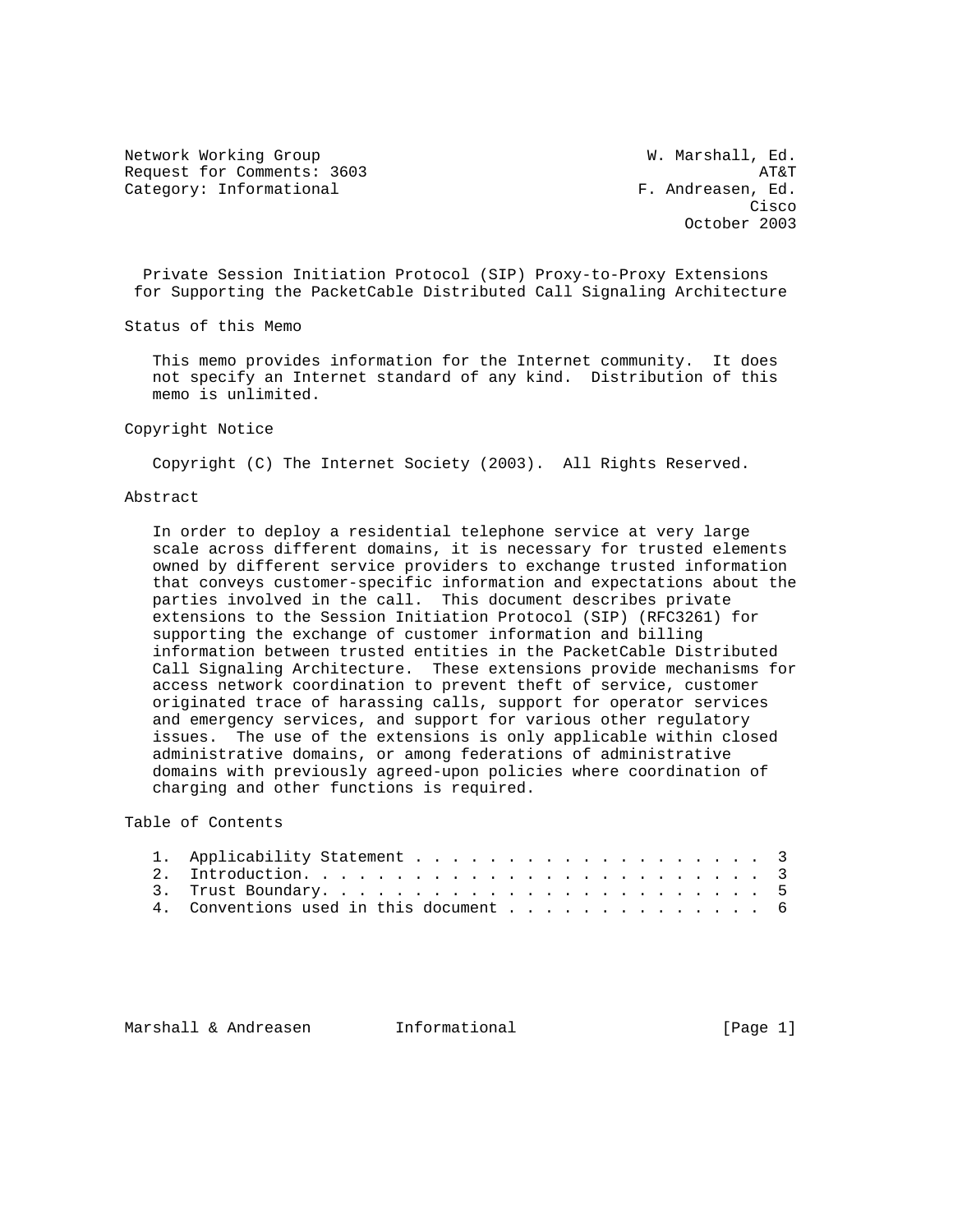| 5. | $P-DCS-TRACE-PARTY-ID.$                                           | 6               |
|----|-------------------------------------------------------------------|-----------------|
|    | 5.1.                                                              | $7\phantom{.0}$ |
|    | Procedures at an Untrusted User Agent Client (UAC).<br>5.2.       | $\overline{7}$  |
|    | 5.3.<br>Procedures at a Trusted User Agent Client (UAC)           | 7               |
|    | 5.4.<br>Procedures at an Untrusted User Agent Server (UAS).       | 7               |
|    | Procedures at a Trusted User Agent Server (UAS)<br>5.5.           | 7               |
|    | 5.6.<br>Procedures at Proxy                                       | 8               |
|    | Procedures at Originating Proxy<br>5.6.1.                         | 8               |
|    | Procedures at Terminating Proxy<br>5.6.2.                         | 8               |
| б. |                                                                   | $\,8\,$         |
|    | 6.1.                                                              | 9               |
|    | Procedures at an Untrusted User Agent Client (UAC). 9<br>6.2.     |                 |
|    | 6.3.<br>Procedures at a Trusted User Agent Client (UAC) 10        |                 |
|    | Procedures at an Untrusted User Agent Server (UAS).<br>6.4.<br>10 |                 |
|    | 6.5.<br>Procedures at a Trusted User Agent Server (UAS)<br>11     |                 |
|    | Procedures at Proxy 11<br>6.6.                                    |                 |
| 7. |                                                                   |                 |
|    | 7.1.                                                              |                 |
|    | 7.2.<br>Procedures at an Untrusted User Agent Client (UAC). 14    |                 |
|    | 7.3.<br>Procedures at a Trusted User Agent Client (UAC) 14        |                 |
|    | Procedures at an Untrusted User Agent Server (UAS). 15<br>7.4.    |                 |
|    | Procedures at a Trusted User Agent Server (UAS) 15<br>7.5.        |                 |
|    | Procedures at Proxy 16<br>7.6.                                    |                 |
|    | 7.6.1. Procedures at Originating Proxy 16                         |                 |
|    | 7.6.2.<br>Procedures at Terminating Proxy 17                      |                 |
|    | Procedures at Tandem Proxy. 18<br>7.6.3.                          |                 |
| 8. | P-DCS-LAES and P-DCS-REDIRECT 18                                  |                 |
|    | 8.1.                                                              |                 |
|    | Procedures at an Untrusted User Agent Client (UAC). 20<br>8.2.    |                 |
|    | Procedures at a Trusted User Agent Client (UAC) 20<br>8.3.        |                 |
|    | Procedures at an Untrusted User Agent Server (UAS). 21<br>8.4.    |                 |
|    | Procedures at a Trusted User Agent Server (UAS) 21<br>8.5.        |                 |
|    | Procedures at Proxy 21<br>8.6.                                    |                 |
|    | Procedures at Originating Proxy 22<br>8.6.1.                      |                 |
|    | Procedures at Terminating Proxy 23<br>8.6.2.                      |                 |
|    |                                                                   |                 |
| 9. | Security Considerations 24                                        |                 |
|    |                                                                   |                 |
|    | 11. Intellectual Property Rights Notice 25                        |                 |
|    |                                                                   |                 |
|    | 12.1. Normative References. 25                                    |                 |
|    | 12.2. Informative References. 26                                  |                 |
|    |                                                                   |                 |
|    |                                                                   |                 |
|    | 15. Full Copyright Statement. 28                                  |                 |

Marshall & Andreasen 1nformational 11 (Page 2)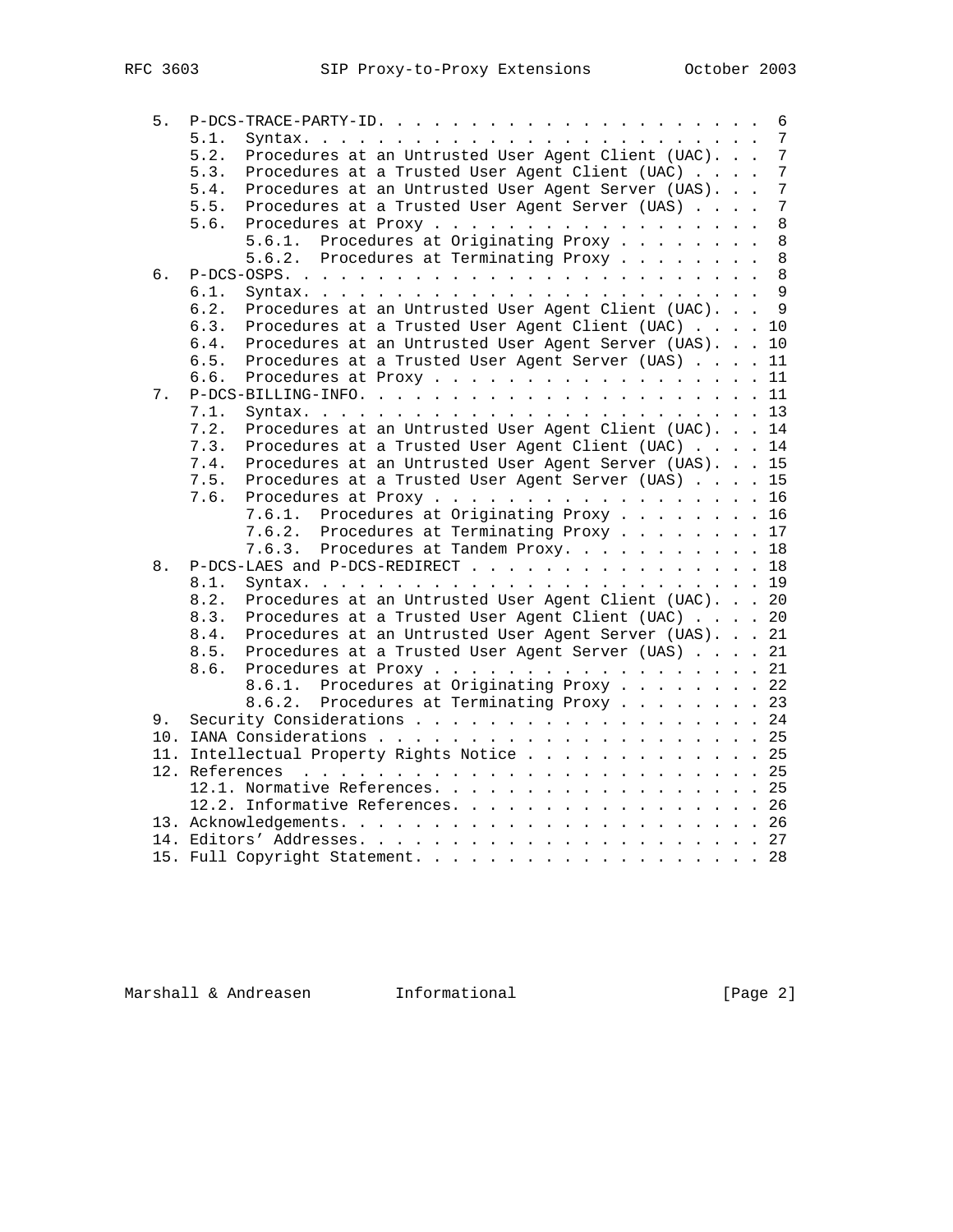### 1. Applicability Statement

 The SIP extensions described in this document make certain assumptions regarding network topology, linkage between SIP and lower layers, and the availability of transitive trust. These assumptions are generally not applicable in the Internet as a whole. The use of these headers is only applicable within closed administrative domains, or among federations of administrative domains with previously agreed-upon policies where coordination of charging and other functions is required, as in for example the architecture presented in [6]. Use outside such a domain could result in the leakage of potentially sensitive or private information. User consent to the privacy implications of the policies in [6] is strongly encouraged in those domains as well.

 Although RFC 2119 language is used in this document, the scope of the normative language is only for the area of applicability of the document and, like the technology, it does not apply to the general Internet.

# 2. Introduction

 In order to deploy a SIP-based [2] residential telephone service at very large scale across different domains, it is necessary for trusted elements owned by different service providers to exchange trusted information that conveys billing information and expectations about the parties involved in the call.

 There are many billing models used in deriving revenue from telephony services today. Charging for telephony services is tightly coupled to the use of network resources. It is outside the scope of this document to discuss the details of these numerous and varying methods.

 A key motivating principle of the DCS architecture described in [6] is the need for network service providers to be able to control and monitor network resources; revenue may be derived from the usage of these resources as well as from the delivery of enhanced services such as telephony. Furthermore, the DCS architecture recognizes the need for coordination between call signaling and resource management. This coordination ensures that users are authenticated and authorized before receiving access to network resources and billable enhanced services.

Marshall & Andreasen 1nformational 1999 (Page 3)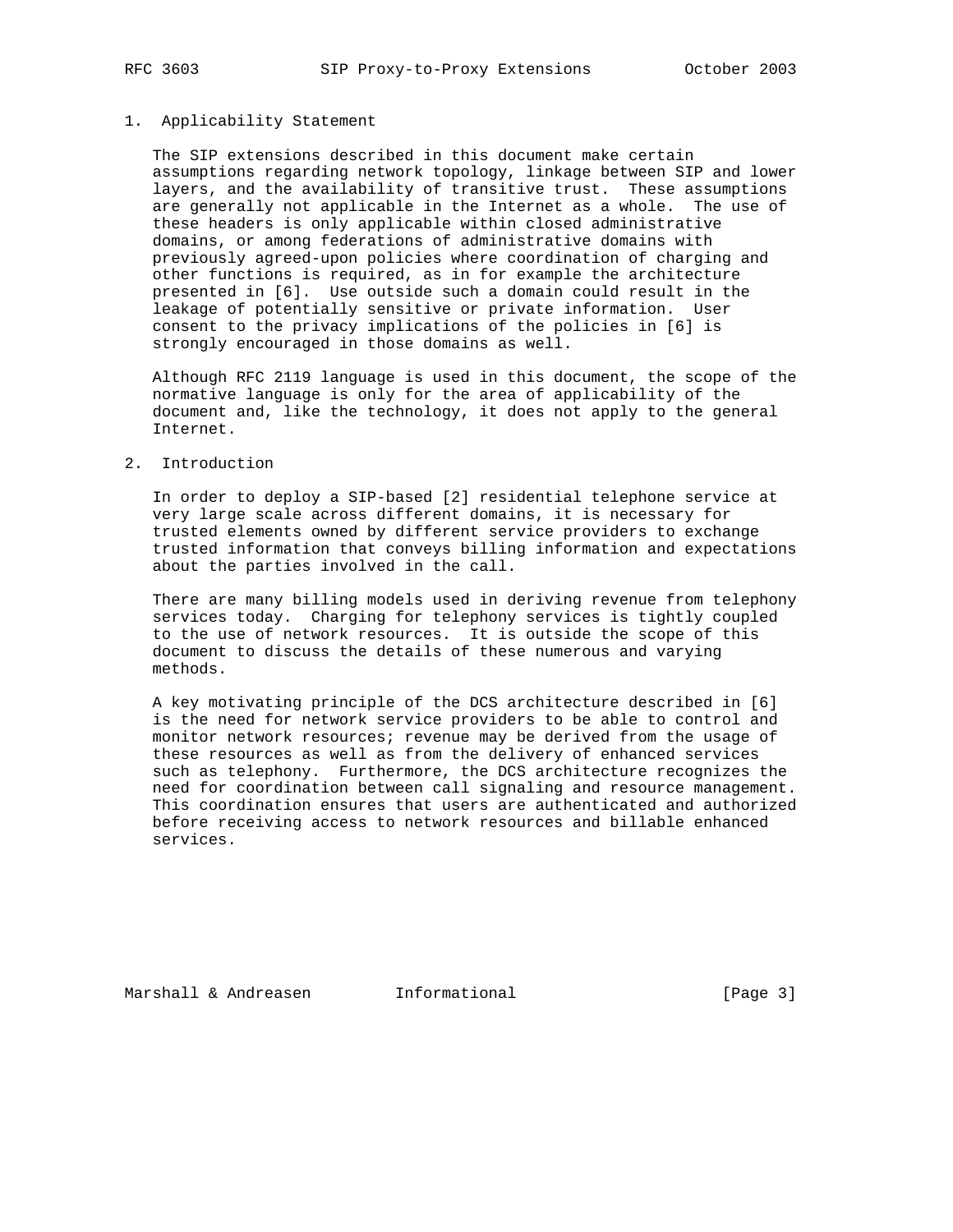DCS Proxies, as defined in [6], have access to subscriber information and act as policy decision points and trusted intermediaries along the call signaling path. Edge routers provide the network connectivity and resource policy enforcement mechanism and also capture and report network connectivity and resource usage information. Edge routers need to be given billing information that can be logged with Record Keeping or Billing servers. The DCS Proxy, as a central point of coordination between call signaling and resource management, can provide this information based on the authenticated identity of the calling and called parties. Since there is a trust relationship among DCS Proxies, they can be relied upon to exchange trusted billing information pertaining to the parties involved in a call. See [6] for a description of the trust boundary and trusted versus untrusted entities.

 For these reasons, it is appropriate to consider defining SIP header extensions to allow DCS Proxies to exchange information during call setup. It is the intent that the extensions would only appear on trusted network segments, should be inserted upon entering a trusted network region, and removed before leaving trusted network segments.

 Significant amounts of information is retrieved by an originating DCS Proxy in its handling of a connection setup request from a user agent. Such information includes location information about the subscriber (essential for emergency services calls), billing information, and station information (e.g., coin operated phone). In addition, while translating the destination number, information such as the local-number-portability office code is obtained and will be needed by all other proxies handling this call.

 For Usage Accounting records, it is necessary to have an identifier that can be associated with all the event records produced for the call. The SIP Call-ID header field cannot be used as such an identifier since it is selected by the originating user agent, and may not be unique among all past calls as well as current calls. Further, since this identifier is to be used by the service provider, it should be chosen in a manner and in a format that meets the service provider's needs.

 Billing information may not necessarily be unique for each user (consider the case of calls from an office all billed to the same account). Billing information may not necessarily be identical for all calls made by a single user (consider prepaid calls, credit card calls, collect calls, etc). It is therefore necessary to carry billing information separate from the calling and called party identification. Furthermore, some billing models call for split charging where multiple entities are billed for portions of the call.

Marshall & Andreasen and Informational and the same state of  $[Page 4]$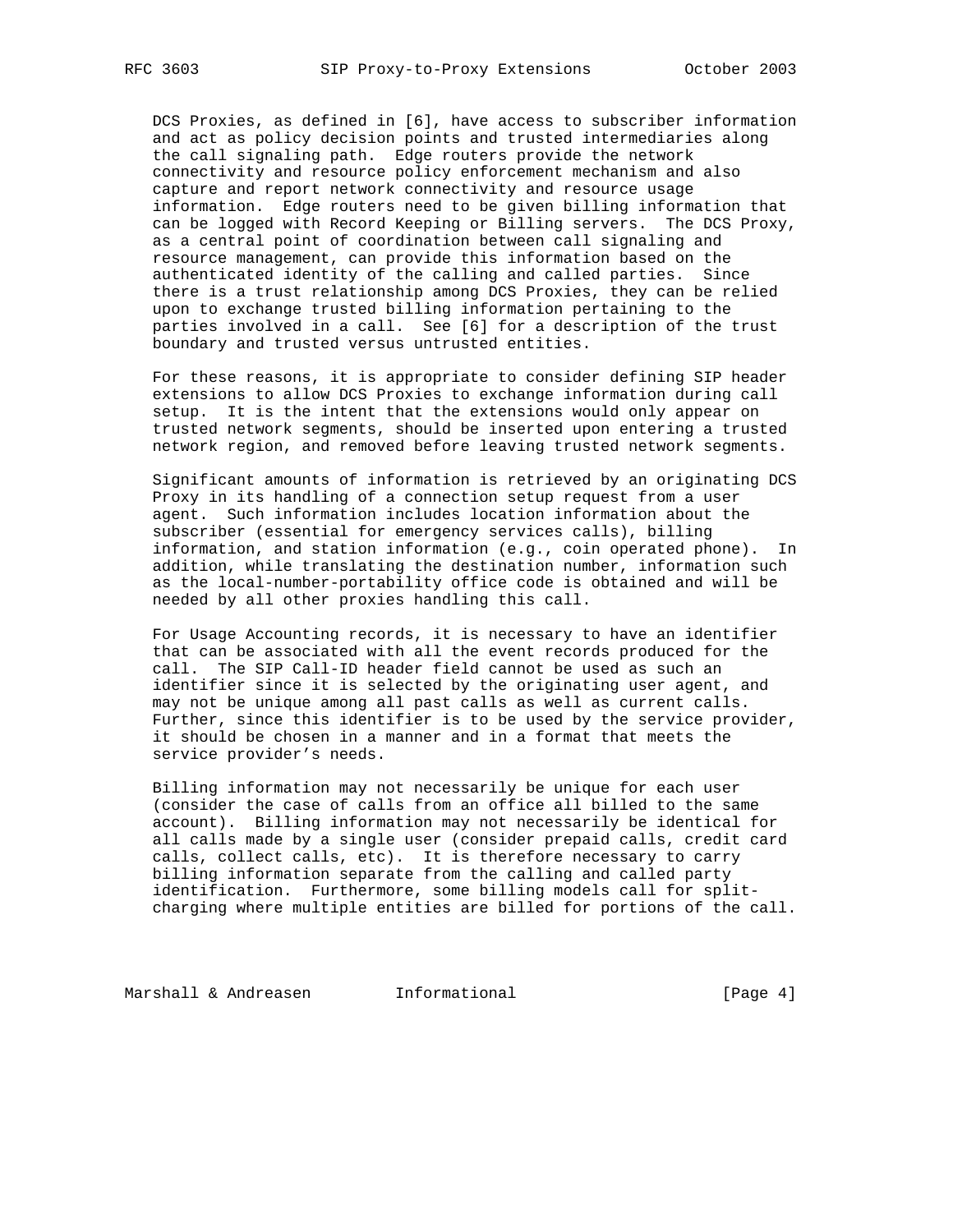The addition of a SIP General Header Field allows for the capture of billing information and billing identification for the duration of the call.

 It is the intent that the billing extensions would only appear on trusted network segments, and MAY be inserted by a DCS Proxy in INVITE and REFER requests and INVITE responses in a trusted network segment, and removed before leaving trusted network segments.

 In addition to support for billing, current residential telephone service includes the need for customer originated trace (of harassing or obscene calls), for operator services such as busy line verification and emergency interrupt (initiated by an operator from an Operator Services Position System (OSPS)), for emergency services such as 9-1-1 calls to a Public Service Access Point (PSAP) and the subsequent call handling, and support for Electronic Surveillance and Law Enforcement access as required by applicable legislation and court orders. In all of these cases, additional information about the call and about the subscribers involved in the call needs to be exchanged between the proxies.

3. Trust Boundary

 The DCS architecture [6] defines a trust boundary around the various systems and servers that are owned, operated by, and/or controlled by the service provider. These trusted systems include the proxies and various servers such as bridge servers, voicemail servers, announcement servers, etc. Outside of the trust boundary lie the customer premises equipment, and various application and media servers operated by third-party service providers.

 Certain subscriber-specific information, such as billing and accounting information, stays within the trust boundary. Other subscriber-specific information, such as endpoint identity, may be presented to untrusted endpoints or may be withheld based on subscriber profiles.

 The User Agent (UA) may be either within the trust boundary or outside the trust boundary, depending on exactly what function is being performed and exactly how it is being performed. Accordingly, the procedures followed by a User Agent are different depending on whether the UA is within the trust boundary or outside the trust boundary.

 The following sections giving procedures for User Agents therefore are subdivided into trusted user agents and untrusted user agents.

Marshall & Andreasen 1nformational 1999 [Page 5]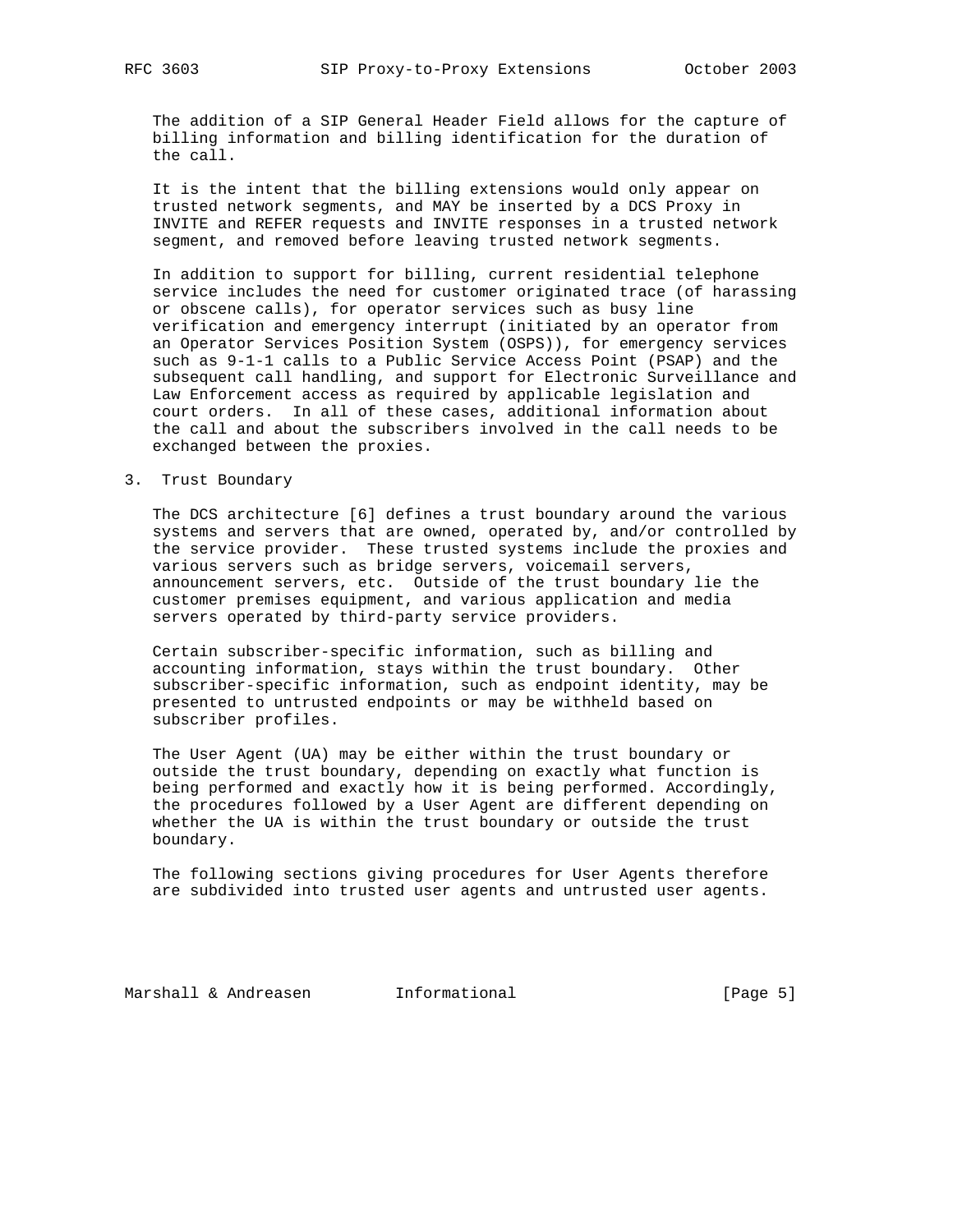# 4. Conventions used in this document

 The key words "MUST", "MUST NOT", "REQUIRED", "SHALL", "SHALL NOT", "SHOULD", "SHOULD NOT", "RECOMMENDED", "MAY", and "OPTIONAL" in this document are to be interpreted as described in BCP 14, RFC 2119 [1].

 The term "private-URL" used in this document refers to a SIP URI that is generated by a proxy, contains a "hostport" that identifies the proxy, and contains a "userinfo" string that is generated by the proxy. The "userinfo" typically contains (or points to) information that is not to be disclosed outside the trusted domain of the proxies, such as billing account numbers, electronic surveillance indication, electronic surveillance parameters, and call redirection information. Consequently, the information is either stored locally by the proxy, or encrypted with a private key known only to the proxy and encoded in a character string in the "userinfo" portion of the URL. A checksum is included in the "userinfo" data to detect tampering. The mechanism by which a proxy recognizes a "userinfo" as a private-URL and decodes and recovers the original information is local to the proxy and is not subject to standardization. Some possible implementations include an initial magic cookie (e.g., z9hG4Bk followed by the pointer/information), or use of a reserved "user" name (e.g., "private") with the optional "password" containing the pointer/information.

5. P-DCS-TRACE-PARTY-ID

 In the telephone network, calling identity information is used to support regulatory requirements such as the Customer Originated Trace service, which provide the called party with the ability to report obscene or harassing phone calls to law enforcement. This service is provided independently of caller-id, and works even if the caller requested anonymity. The calling party is here identified as the station originating the call. In order for this service to be dependable, the called party must be able to trust that the calling identity information being presented is valid. One way to achieve this is described in [10].

 To initiate a customer-originated-trace from an untrusted UAC, an additional header is defined for the INVITE request. This header is called P-DCS-Trace-Party-ID, and does not appear in any other request or response. The entity addressed by the Request-URI performs the service-provider-specific functions of recording and reporting the caller identity in the P-DCS-Trace-Party-ID for law enforcement action. It then forwards the call to either an announcement server or to the service-provider's business office to collect further information about the complaint. A trusted UAC does not use this header, as it initiates this action locally.

Marshall & Andreasen 1nformational 1999 [Page 6]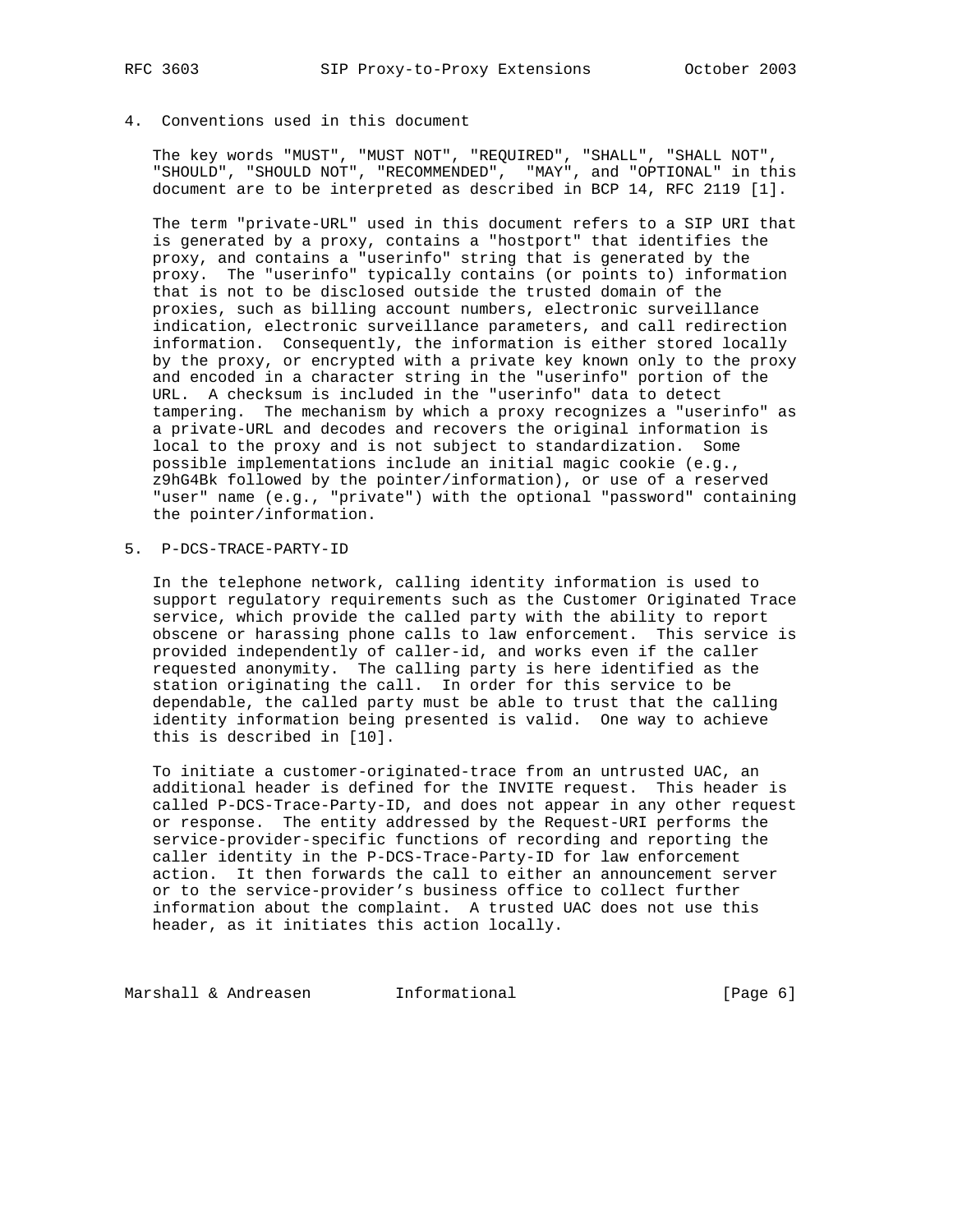5.1. Syntax

 The ABNF description of this header is (some terms used in this ABNF are defined in [2]):

 P-DCS-Trace-Party-ID = "P-DCS-Trace-Party-ID" HCOLON name-addr

This document adds the following entry to Table 2 of [2]:

| Header field                    | where proxy ACK BYE CAN INV OPT REG |            |         |         |                               |     |
|---------------------------------|-------------------------------------|------------|---------|---------|-------------------------------|-----|
|                                 |                                     |            |         |         |                               |     |
| P-DCS-Trace-Party-ID R dr - - - |                                     |            |         | $\circ$ | the company of the company of |     |
|                                 |                                     |            |         |         |                               |     |
|                                 |                                     | <b>SUB</b> | NOT REF | INF     | UPD                           | PRA |
|                                 |                                     |            |         |         |                               |     |
|                                 |                                     |            |         |         |                               |     |
|                                 |                                     |            |         |         |                               |     |

 The addr-spec contained in name-addr contains a URL that identifies the remote endpoint. Addr-spec typically contains a tel: URL or SIP URI giving the identity of the remote endpoint, as provided in the signaling messages that established the session to be traced.

5.2. Procedures at an Untrusted User Agent Client (UAC)

 The UAC MUST insert a P-DCS-Trace-Party-ID header into the initial INVITE message for a customer-originated-trace request. The UAC MUST use a SIP URI in the Request-URI with userinfo set to "call-trace" and hostport identifying the call tracing entity for the untrusted UA.

5.3. Procedures at a Trusted User Agent Client (UAC)

 A trusted UAC performs the customer-originated-trace in a manner similar to the trusted UAS, described below. A trusted UAC MUST NOT include this header in any request.

5.4. Procedures at an Untrusted User Agent Server (UAS)

This header MUST NOT appear in any response sent by a UAS.

5.5. Procedures at a Trusted User Agent Server (UAS)

 If the P-DCS-Trace-Party-ID header is present in the initial INVITE request from a UAC, and the Request-URI of the INVITE has userinfo set to "call-trace" and hostport set to the UAS, the UAS MUST perform the service-provider-specific functions of recording and reporting

Marshall & Andreasen 1nformational 1999 [Page 7]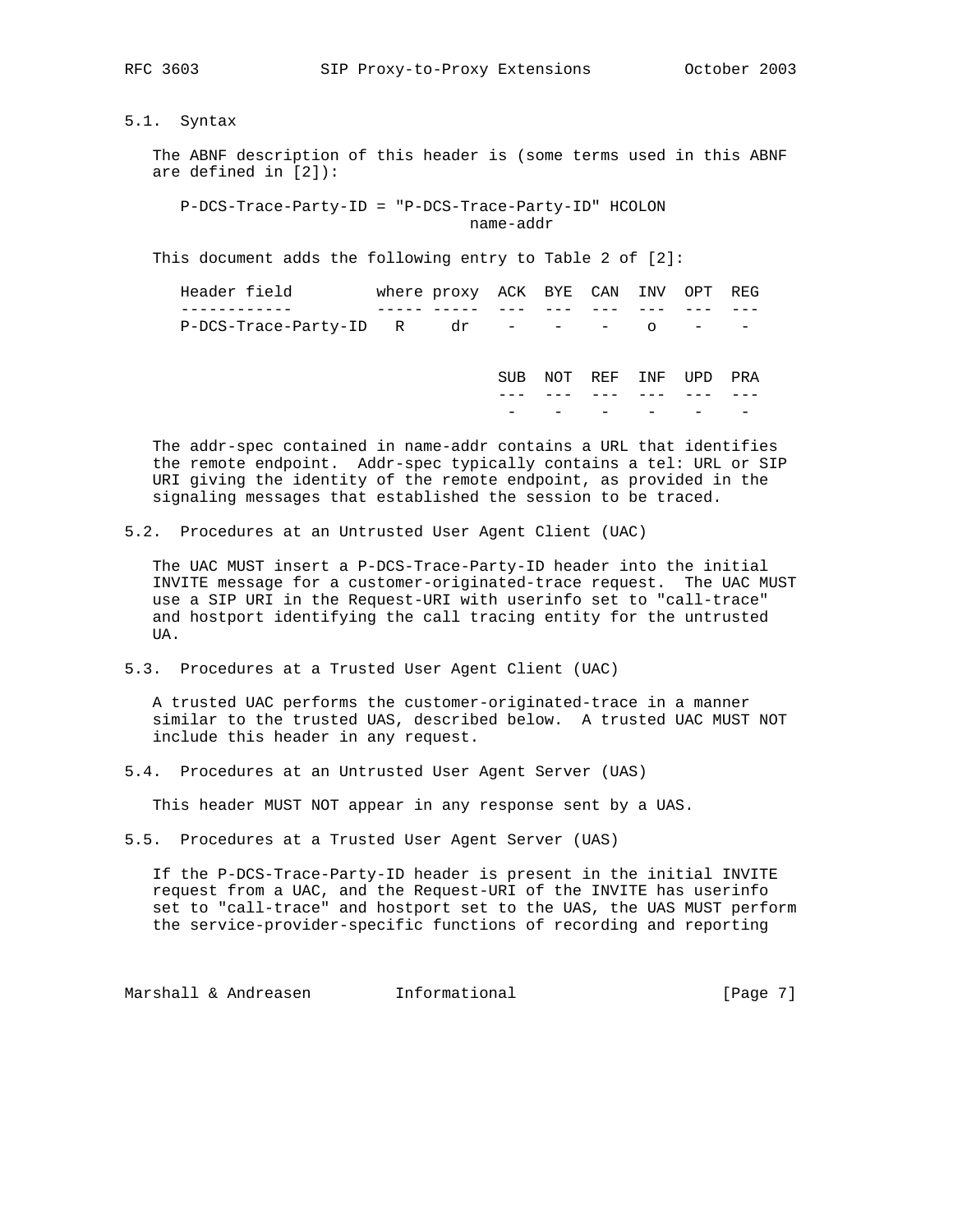the caller identity for law enforcement action. The UAS then MUST redirect the call, via a 3xx response, to either an announcement server or to the service-provider's business office to collect further information about the complaint.

This header MUST NOT appear in any response sent by a UAS.

5.6. Procedures at Proxy

 Two sets of proxy procedures are defined: (1) the procedures at an originating proxy, and (2) the procedures at a terminating proxy. The originating proxy is a proxy that received the INVITE request from a non-trusted endpoint.

 The terminating proxy is a proxy that sends the INVITE request to a non-trusted endpoint.

 A proxy that both receives the INVITE request from an untrusted endpoint, and sends the INVITE request to an untrusted endpoint, performs both sets of procedures.

5.6.1. Procedures at Originating Proxy

 If the P-DCS-Trace-Party-ID header is present in the initial INVITE request from the UAC, and the Request-URI of the INVITE has userinfo other than "call-trace" and hostport set to other than a potentially provisioned call tracing entity, then the Proxy MAY reject the request, or MAY remove the P-DCS-Trace-Party-ID header from the request. If the header is present in a valid request, and contains a private-URL that identifies the Proxy in the hostport, then the Originating Proxy SHOULD replace the private-URL with its original contents (i.e., the verified identity of the caller of the session that is being traced).

5.6.2. Procedures at Terminating Proxy

 This header MUST NOT appear in any request or response sent by a terminating proxy to an untrusted endpoint.

6. P-DCS-OSPS

 Some calls have special call processing requirements that may not be satisfied by normal user agent call processing. For example, when a user is engaged in a call and another call arrives, such a call might be rejected with a busy indication. However, some PSTN operator services require special call processing. In particular, the Busy Line Verification (BLV) and Emergency Interrupt (EI) services initiated by an operator from an Operator Services Position System

Marshall & Andreasen 1nformational 1999 [Page 8]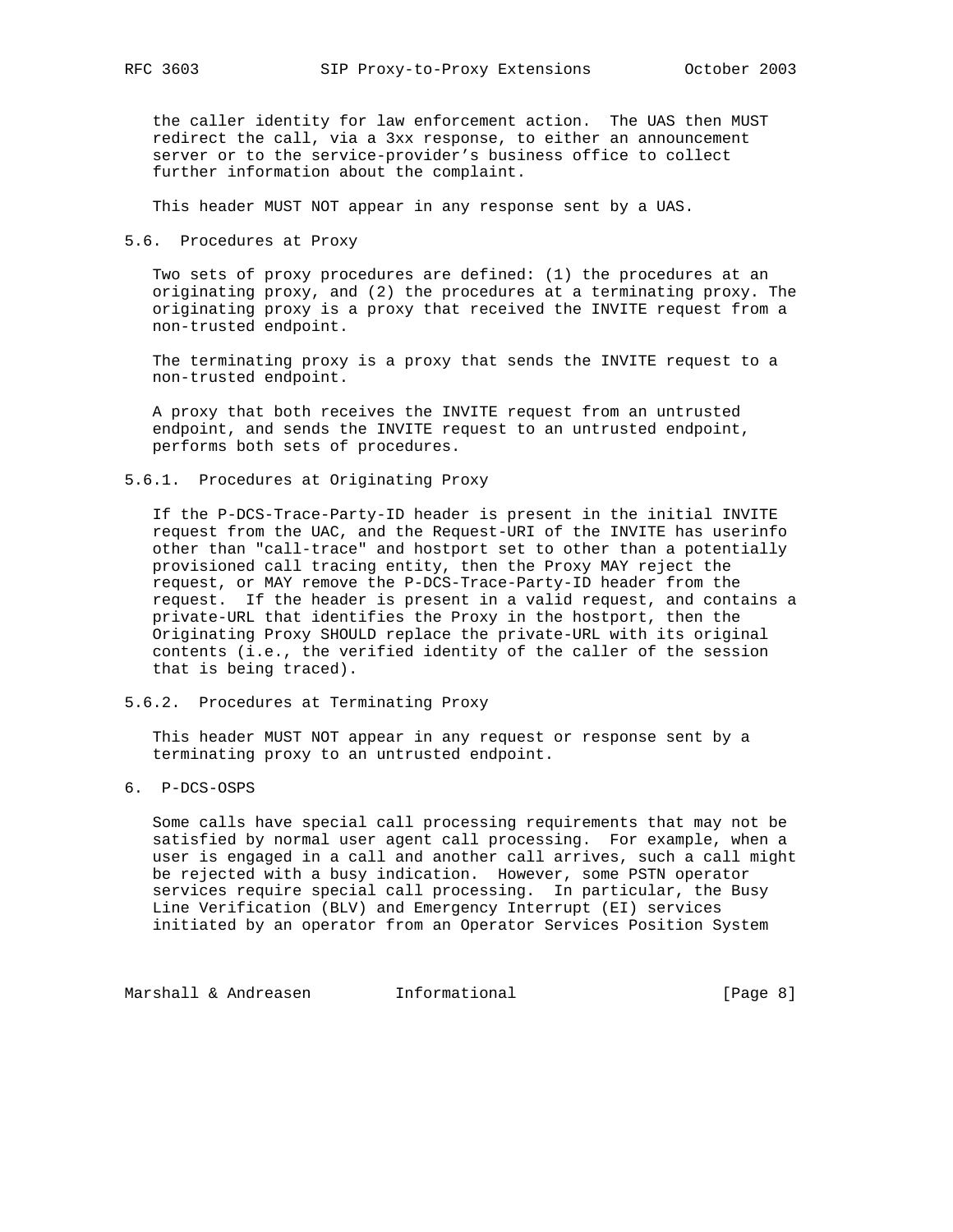(OSPS) on the PSTN network have such a need. Similarly, emergency calls to a 9-1-1 Public Service Access Point (PSAP) may result in trunk signaling causing operator ringback using a howling tone or sustained ring on the originating line (country-specific variations may exist).

 In order to inform the SIP user agent that special treatment should be given to a call, we use a new P-DCS-OSPS header field, which may be set to a value indicating when a special type of call processing is requested. We define three values in this header, namely "BLV" for busy line verification, "EI" for emergency interrupt, and "RING" for operator ringback (e.g., howling/sustained tone ring in the US).

 If the user agent decides to honor such a request, the response of the user agent to an INVITE with either "BLV" or "EI" will not be a busy indication. Since "EI" and "RING" only occur on established dialogs, they may also appear in UPDATE requests.

# 6.1. Syntax

 The ABNF description of the P-DCS-OSPS header is as follows (some terms used in this ABNF are defined in [2]):

| P-DCS-OSPS | = "P-DCS-OSPS" HCOLON OSPS-Tag    |  |  |  |
|------------|-----------------------------------|--|--|--|
| OSPS-Taq   | $=$ "BLV" / "EI" / "RING" / token |  |  |  |

This document adds the following entry to Table 2 of [2]:

| Header field | where proxy ACK BYE CAN INV OPT REG |  |         |             |  |
|--------------|-------------------------------------|--|---------|-------------|--|
|              |                                     |  |         |             |  |
| P-DCS-OSPS   | dr                                  |  | _______ | $\cap$ $ -$ |  |

 SUB NOT REF INF UPD PRA --- --- --- --- --- ---  $-$  - - - -  $-$  o -

 The OSPS-Tag value of "token" is defined for extensibility, and is reserved for future use.

6.2. Procedures at an Untrusted User Agent Client (UAC)

 The P-DCS-OSPS header MUST NOT be sent in a request from an untrusted UAC.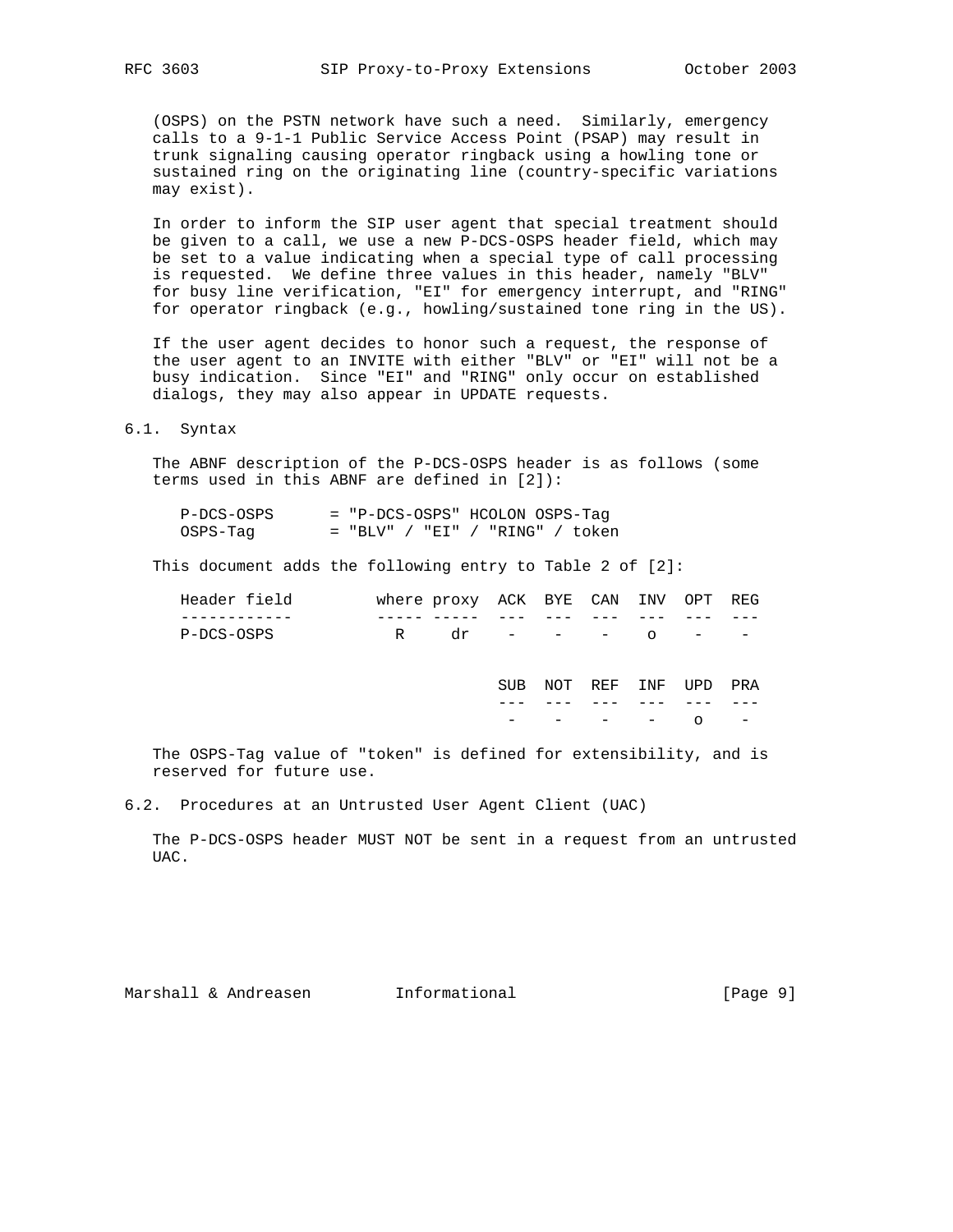6.3. Procedures at a Trusted User Agent Client (UAC)

 This header is typically only inserted by a Media Gateway Controller [6] that is controlling a Media Gateway with special trunks to a PSTN OSPS system or PSAP. This trunk group is usually referred to as a BLV-trunk group and employs special signaling procedures that prevent inadvertent use. Calls originating at the PSTN OSPS system are sent over this trunk group, and result in an INVITE request with the P- DCS-OSPS header.

 This header MAY be sent in an INVITE request, and MUST NOT appear in any message other than those listed below.

 OSPS-Tag value "BLV" MUST NOT appear in any request or response other than an initial INVITE request establishing a new dialog.

 OSPS-Tag value "EI" MUST NOT appear in any request or response other than (1) a subsequent INVITE within a pre-existing dialog established with the OSPS-Tag value of "BLV", or (2) an UPDATE request within a pre-existing dialog established with the OSPS-Tag value of "BLV".

 OSPS-Tag value "RING" MUST NOT appear in any request or response other than (1) a subsequent INVITE within a pre-existing dialog established by a UAC to an operator or PSAP, or (2) an UPDATE request within a pre-existing dialog established by a UAC to an operator or PSAP.

6.4. Procedures at an Untrusted User Agent Server (UAS)

 If the UAS receives an INVITE request with an OSPS-Tag of "BLV", dialog identification that matches an existing dialog, and the existing call was not established with the OSPS-Tag, it MUST reject the request with a 403-Forbidden error code.

 If the UAS receives an INVITE/UPDATE request with an OSPS-Tag value of "EI" or "RING", with dialog identification that does not match an existing dialog, it MUST reject the request with a 403-Forbidden response code.

 If the UAS receives an INVITE that contains an OSPS-Tag value of "BLV" and is not willing to cooperate in offering this service, it MUST reject the request with a 403-Forbidden response code.

 The UAS SHOULD NOT reject an INVITE with a BLV OSPS-Tag due to a busy condition. The UAS MUST NOT respond with a 3xx-Redirect response code to an INVITE with a BLV OSPS-Tag. The UAS SHOULD NOT alert the user of the incoming call attempt if the BLV OSPS-Tag is present in the INVITE.

Marshall & Andreasen Informational [Page 10]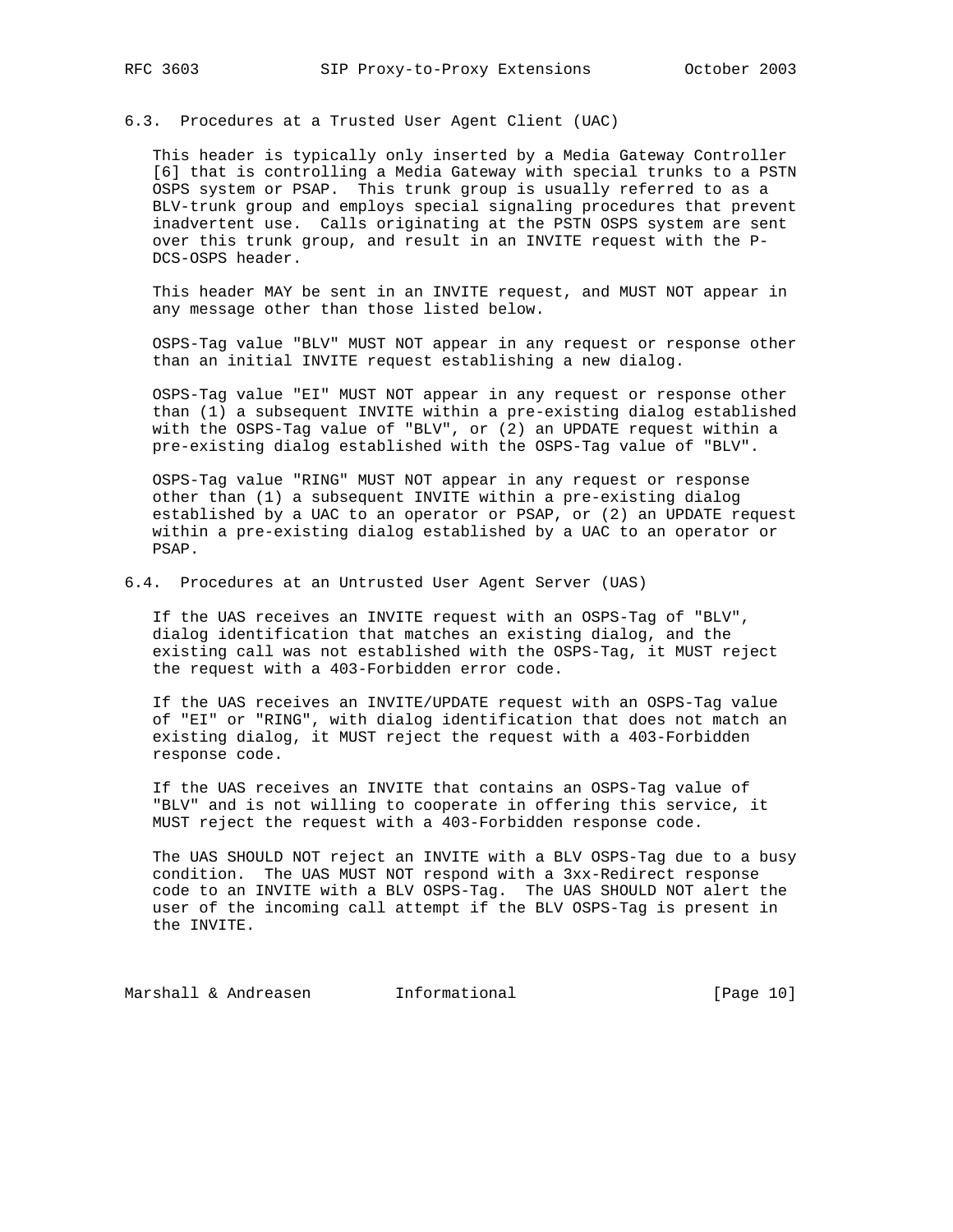If an INVITE with OSPS-Tag of "BLV" is accepted (e.g., meeting all QoS pre-conditions, etc.), the UAS MUST send an audio stream on this connection to the address and port given in the SDP of the INVITE. The UAS MAY perform a mixing operation between the two ends of an existing active call and send the resulting media stream to the address and port indicated. Alternatively, the UAS MAY send a copy of the local voice stream, and (if no activity on the local voice stream) send a copy of the received voice stream of an existing call. If the state of the UAS is idle, the UAS SHOULD send a stream of silence packets to OSPS. If the state of the UAS is ringing or ringback, the UAS SHOULD send a ringback stream to OSPS.

 If an INVITE/UPDATE with OSPS-Tag of "EI" is accepted, the UAS MUST enable communication between the UAC and the local user. The UAS MAY put any existing call on hold, or initiate an ad-hoc conference.

 If an INVITE/UPDATE with OSPS-Tag of "RING" is accepted, the UAS MUST perform operator ringback in accordance with local procedures, e.g., generate a 3-second howling tone or a sustained ring, depending on the state of the user equipment.

6.5. Procedures at a Trusted User Agent Server (UAS)

 The procedures at a trusted UAS MUST be identical to those described in 6.4.

6.6. Procedures at Proxy

 In the DCS architecture, the OSPS is considered a trusted UAC. If a proxy receives a P-DCS-OSPS header in a request from an untrusted source, it MUST either remove the header or reject the request with a 403-Forbidden response.

 A proxy that implements a call-forwarding service MUST NOT respond to an INVITE request with a 3xx response, if the request contained the P-DCS-OSPS header.

7. P-DCS-BILLING-INFO

 There are many billing models used in deriving revenue from telephony services today. Charging for telephony services is tightly coupled to the use of network resources. It is outside the scope of this document to discuss the details of these numerous and varying methods.

 Proxies have access to subscriber information and act as policy decision points and trusted intermediaries along the call signaling path. Edge routers provide the network connection and resource

Marshall & Andreasen and Informational and The Informational [Page 11]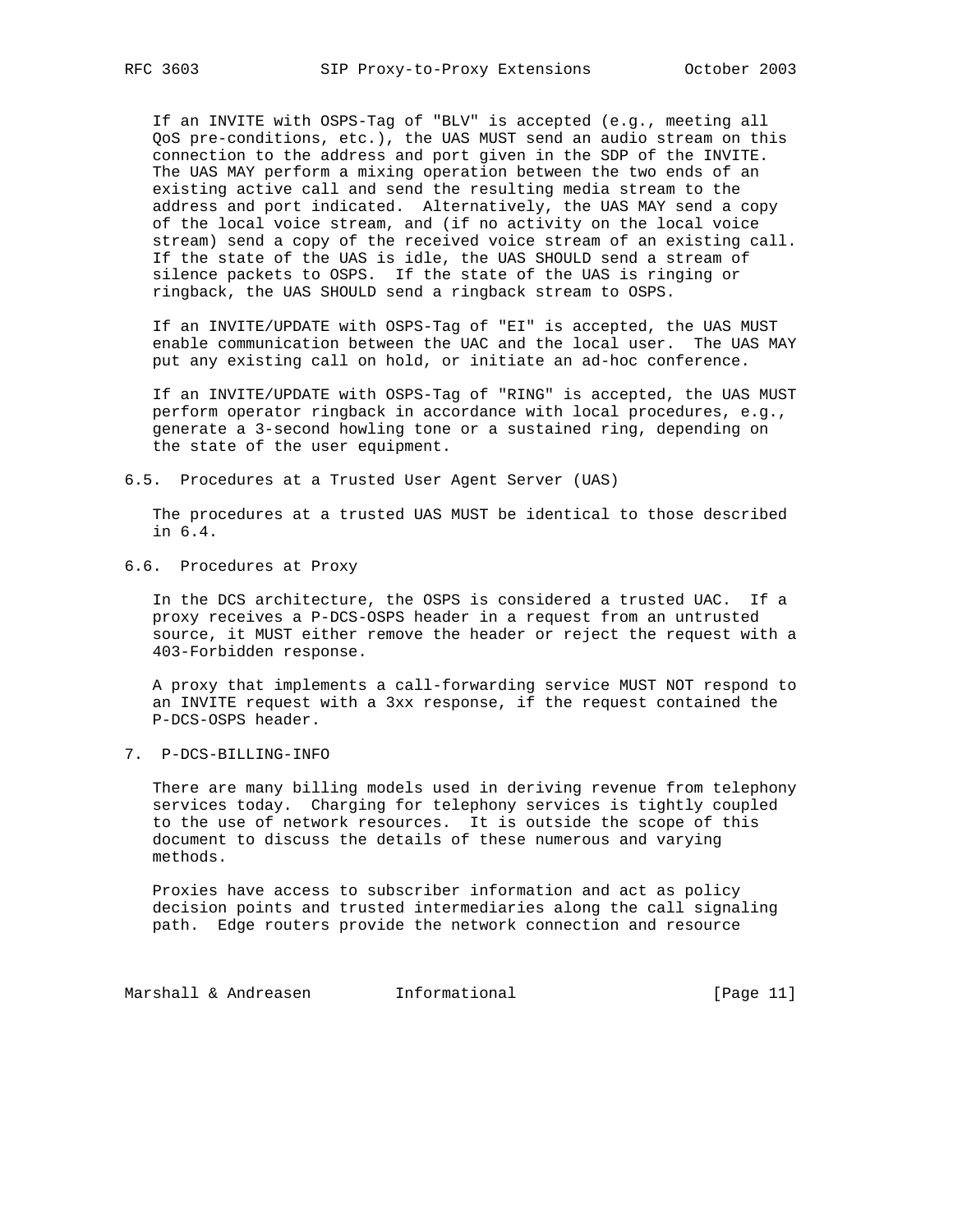policy enforcement mechanism and also capture and report network connection and resource usage information. Edge routers need to be given billing information that can be logged with Record Keeping or Billing servers. The proxy, as a central point of coordination between call signaling and resource management, can provide this information based on the authenticated identity of the calling and called parties. Since there is a trust relationship among proxies, they can be relied upon to exchange trusted billing information pertaining to the parties involved in a call.

 For Usage Accounting records, it is necessary to have an identifier that can be associated with all the event records produced for the call. The SIP Call-ID header field cannot be used as such an identifier since it is selected by the originating user agent, and may not be unique among all past calls as well as current calls. Further, since this identifier is to be used by the service provider, it should be chosen in a manner and in a format that meets the service provider's needs.

 Billing information may not necessarily be unique for each user (consider the case of calls from an office all billed to the same account). Billing information may not necessarily be identical for all calls made by a single user (consider prepaid calls, credit card calls, collect calls, etc). It is therefore necessary to carry billing information separate from the calling and called party identification. Furthermore, some billing models call for split charging where multiple entities are billed for portions of the call.

 The addition of a SIP General Header Field allows for the capture of billing information and billing identification for the duration of the call.

 It is the intent that the billing extensions would only appear on trusted network segments, and MAY be inserted by a proxy or trusted UA in INVITE requests in a trusted network segment, and removed before leaving trusted network segments. The P-DCS-Billing-Info header extension is used only on requests and responses between proxies and trusted User Agents. It is never sent to, nor sent by, an untrusted UA.

Marshall & Andreasen **Informational Informational** [Page 12]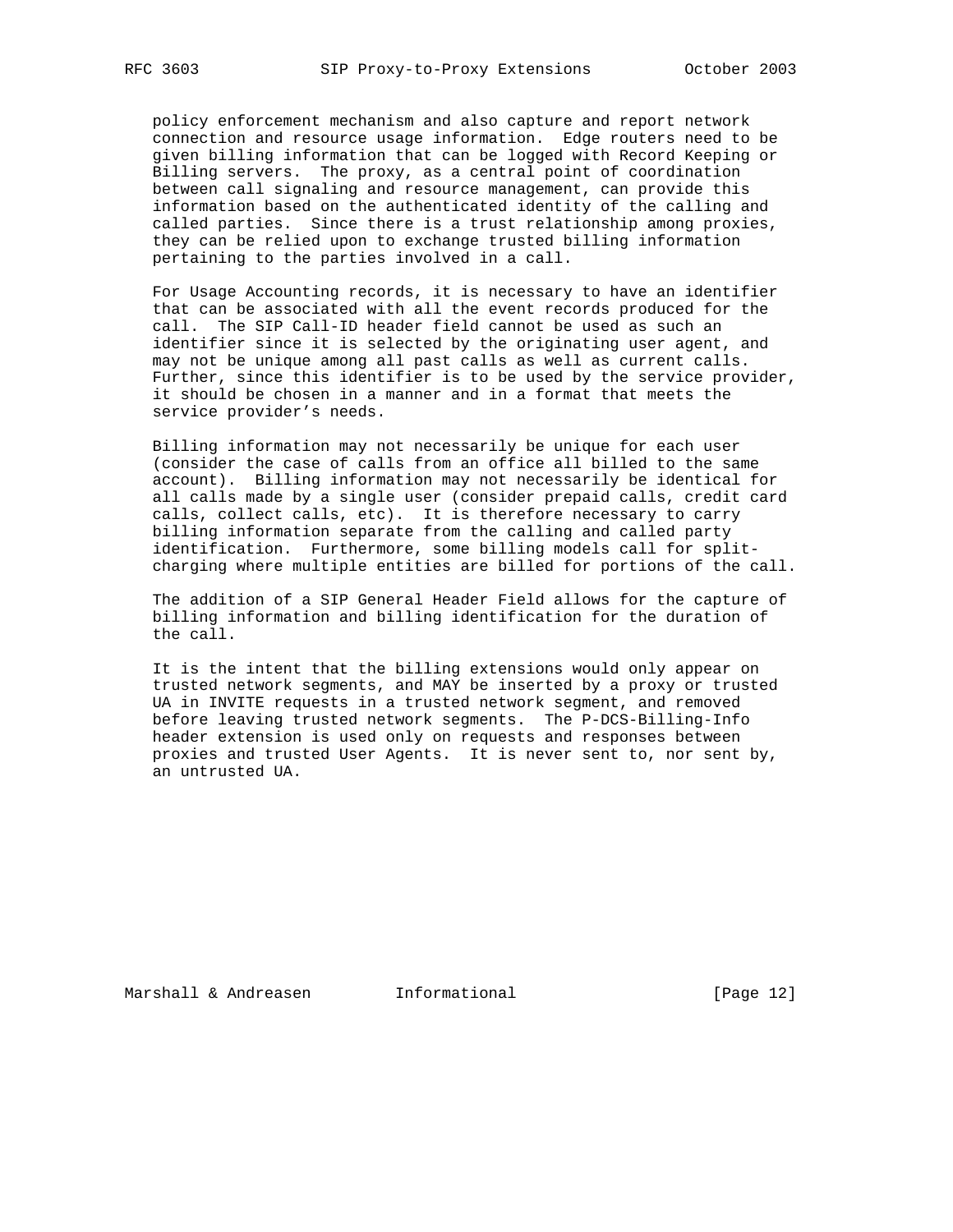# 7.1. Syntax

 The DCS-Billing-Info header is defined by the following ABNF (some terms used in this ABNF are defined in [2]):

| P-DCS-Billing-Info     | = "P-DCS-Billing-Info" HCOLON<br>Billing-Correlation-ID "/" FEID |
|------------------------|------------------------------------------------------------------|
|                        | *(SEMI Billing-Info-param)                                       |
| Billing-Correlation-ID | $= 1*48$ (HEXDIG)                                                |
| FEID                   | $= 1*16$ (HEXDIG) "@" host                                       |
| Billing-Info-param     | = RKS-Group-ID-param / Charge-param /                            |
|                        | Calling-param / Called-param /                                   |
|                        | Routing-param / Loc-Routing-param /                              |
|                        | qeneric-param                                                    |
| RKS-Group-ID-param     | = "rksgroup" EOUAL RKS-Group-ID                                  |
| RKS-Group-ID           | = token                                                          |
| Charge-param           | = "charge" EOUAL Acct-Charge-URI                                 |
| Acct-Charge-URI        | = LDQUOT addr-spec RDQUOT                                        |
| Calling-param          | = "calling" EOUAL Acct-Calling-URI                               |
| Acct-Calling-URI       | = LDOUOT addr-spec RDOUOT                                        |
| Called-param           | = "called" EOUAL Acct-Called-URI                                 |
| Acct-Called-URI        | = LDOUOT addr-spec RDOUOT                                        |
| Routing-param          | = "routing" EQUAL Acct-Routing-URI                               |
| Acct-Routing-URI       | = LDOUOT addr-spec RDOUOT                                        |
| Loc-Routing-param      | = "locroute" EQUAL Acct-Loc-Routing-URI                          |
| Acct-Loc-Routing-URI   | = LDOUOT addr-spec RDOUOT                                        |
|                        |                                                                  |

This document adds the following entry to Table 2 of [2]:

| Header field       | where proxy ACK BYE CAN INV OPT REG |      |           |             |                                   |     |
|--------------------|-------------------------------------|------|-----------|-------------|-----------------------------------|-----|
|                    |                                     |      |           |             |                                   |     |
| P-DCS-Billing-Info | admr                                |      | $   \cap$ |             | <b>Contract Contract Contract</b> |     |
|                    |                                     | SUR. |           | NOT REF INF | TIPD                              | PRA |

 --- --- --- --- --- ---  $-$  -  $-$  The P-DCS-Billing-Info extension contains an identifier that can be used by an event recorder to associate multiple usage records,

 possibly from different sources, with a billable account. It further contains the subscriber account information, and other information necessary for accurate billing of the service. This header is only used between proxies and trusted User Agents.

 The Billing-Correlation-ID is specified in [9] as a 24-byte binary structure, containing 4 bytes of NTP timestamp, 8 bytes of the unique identifier of the network element that generated the ID, 8 bytes

Marshall & Andreasen **Informational Informational** [Page 13]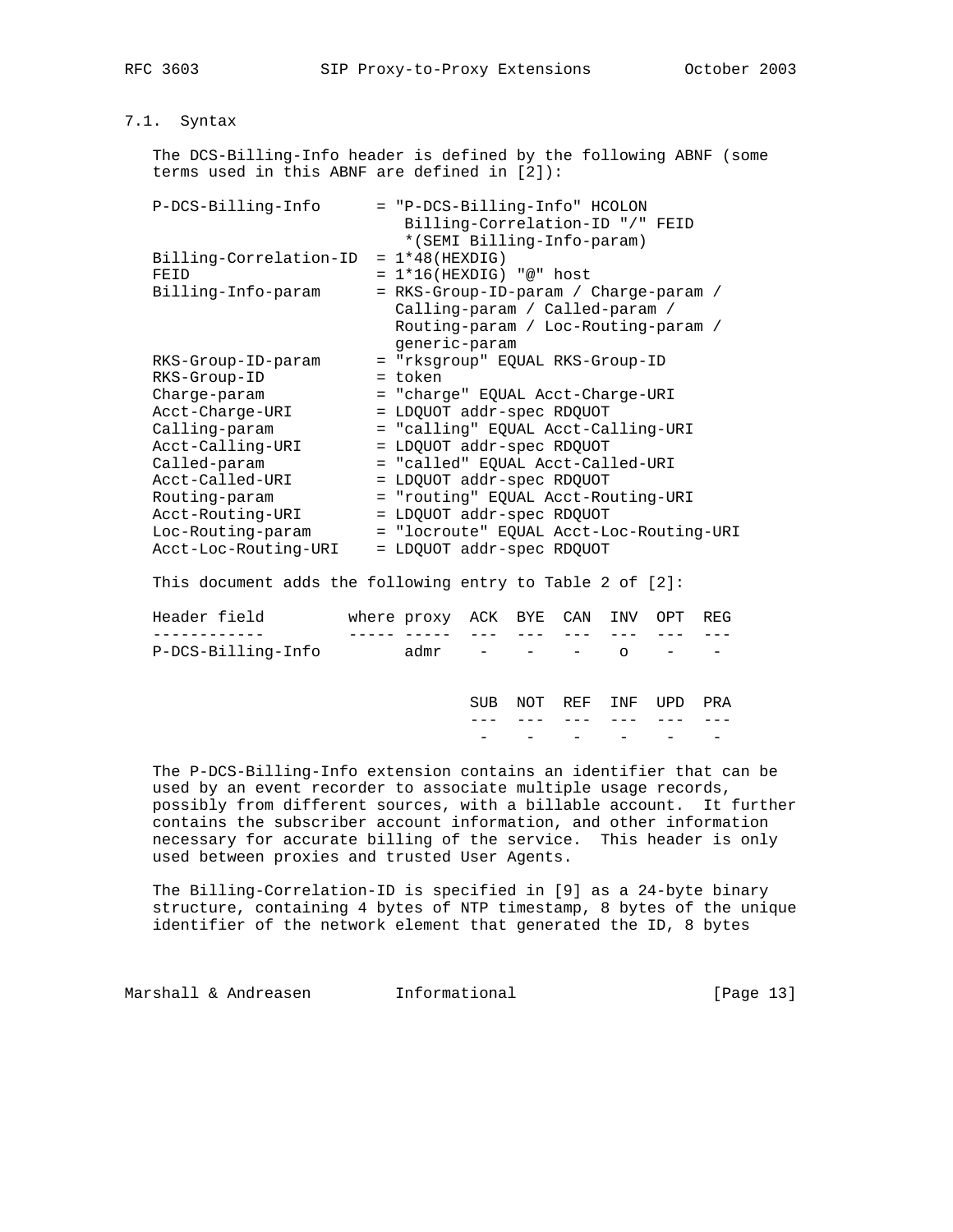giving the time zone, and 4 bytes of monotonically increasing sequence number at that network element. This identifier is chosen to be globally unique within the system for a window of several months. This MUST be encoded in the P-DCS-Billing-Info header as a hexadecimal string of up to 48 characters. Leading zeroes MAY be suppressed.

 The Financial-Entity-ID (FEID) is specified in [9] as an 8-byte structure, containing the financial identifier for that domain, followed by a domain name. FEID can be associated with a type of service and could be assigned to multiple domains by the same provider. A domain could contain multiple assigned FEIDs. This 8 byte structure MUST be encoded in the P-DCS-Billing-Info header as a hexadecimal string of up to 16 characters. Trailing zeroes MAY be suppressed. "Host" contains the domain name.

 The RKS-Group-ID specifies a record keeping server (or group of cooperating servers) for event messages relating to this call. It is used to control certain optimizations of procedures when multiple event message streams are being sent to the same Record Keeping Server.

 Additional parameters contain the information needed for generation of event message records. Acct-Charge-URI, Acct-Calling-URI, Acct- Called-URI, Acct-Routing-URI, and Acct-Location-Routing-URI are each defined as URLs; they should all contain tel: URLs with E.164 formatted addresses. These fields are further defined in [9] under the element identifiers "Charge\_Number" (element ID 16), "Calling\_Party\_Number" (element ID 4), "Called\_Party\_Number" (element ID 5), "Routing Number" (element ID 25), and "Location\_Routing\_Number" (element ID 22).

7.2. Procedures at an Untrusted User Agent Client (UAC)

 This header is never sent to an untrusted UAC, and is never sent by an untrusted UAC.

7.3. Procedures at a Trusted User Agent Client (UAC)

 The UAC MUST generate the Billing-Correlation-ID for the call, and insert it into the P-DCS-Billing-Info header in the initial INVITE message sent to the terminating proxy, along with the charging information for the call. The UAC MUST include its FEID, and the RKS-Group-ID for the Record-Keeping-Server being used by the UAC. If the UAC performed a Local Number Portability (LNP) query, it MUST include the Routing Number and Location Routing Number returned by the query.

Marshall & Andreasen Informational (Page 14)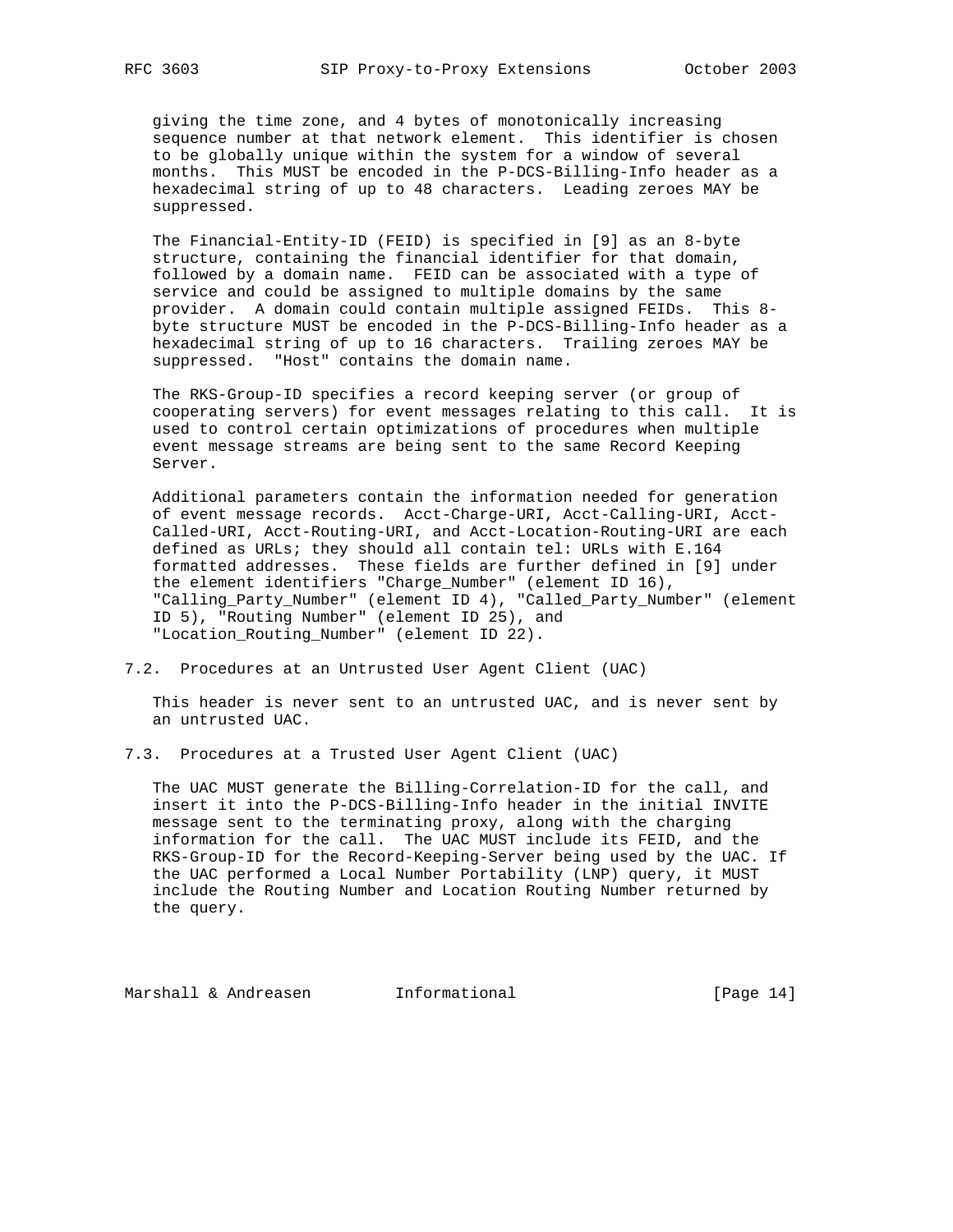If the response to the initial INVITE is a 3xx-Redirect, the UAC generates a new initial INVITE request to the destination specified in the Contact: header, as per standard SIP. If a UAC receives a 3xx-Redirect response to an initial INVITE, the new INVITE generated by the UAC MUST contain the P-DCS-Billing-Info header from the 3xx- Redirect response. If the UAC is acting as a B2BUA, instead of generating a new INVITE it MAY generate a private-URL and place it in the Contact header of a 3xx-Redirect response sent to the originating endpoint. This private-URL MUST contain (or contain a pointer to) the P-DCS-Billing-Info value, which indicates the charging arrangement for the new call, and an expiration time very shortly in the future, to limit the ability of the originator to re-use this private-URL for multiple calls.

 A UAC that includes a Refer-to header in a REFER request MUST include a P-DCS-Billing-Info header in the Refer-to's URL. This P-DCS- Billing-Info header MUST include the accounting information of the initiator of the REFER.

7.4. Procedures at an Untrusted User Agent Server (UAS)

 This header is never sent to an untrusted UAS, and is never sent by an untrusted UAS.

7.5. Procedures at a Trusted User Agent Server (UAS)

 The UAS MUST include a P-DCS-Billing-Info header in the first reliable 1xx (except 100) or 2xx response to an initial INVITE message. This P-DCS-Billing-Info header MUST include the Billing- Correlation-ID generated by the UAS, the FEID of the UAS, and the RKS-Group-ID of the Record-Keeping-Server being used by the UAS. The UAS MAY change the values of Acct-Charge-URI if it wishes to override the billing information that was present in the INVITE (e.g., for a toll-free call). The decision to do this and the contents of the new Acct-Charge-URI MUST be determined by service provider policy provisioned in the UAS. If the UAS performed a LNP query, it MUST include the Routing Number and Location Routing Number returned by the query.

 The UAS MUST add a P-DCS-Billing-Info header to a 3xx-redirect response to an initial INVITE, giving the accounting information for the call forwarder, for the call segment from the destination to the forwarded-to destination.

Marshall & Andreasen Informational (Page 15)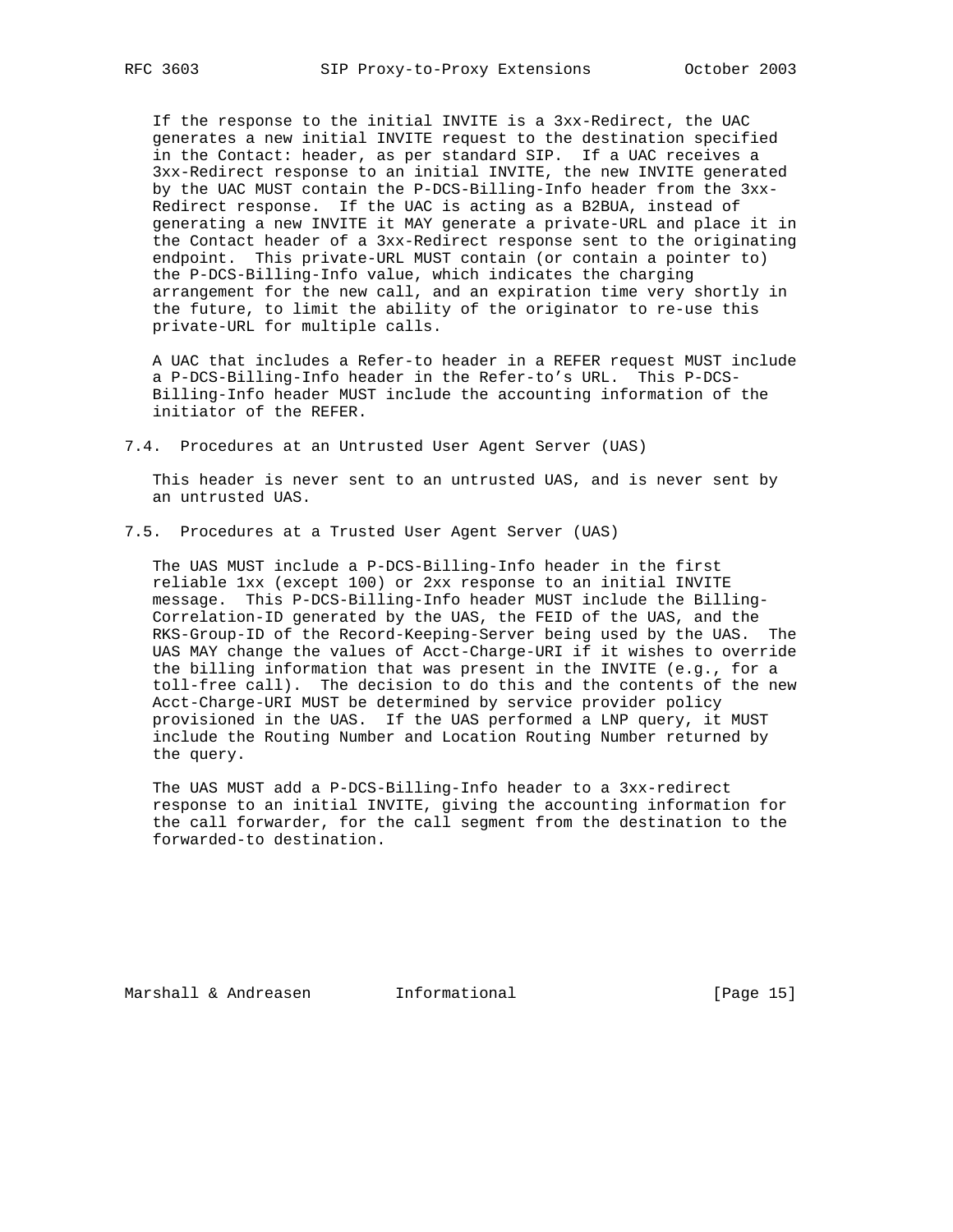### 7.6. Procedures at Proxy

 Three sets of proxy procedures are defined: (1) the procedures at an originating proxy, (2) the procedures at a terminating proxy, and (3) the procedures at a tandem proxy.

 The originating proxy is a proxy that received the INVITE request from a non-trusted endpoint.

 The terminating proxy is a proxy that sends the INVITE request to a non-trusted endpoint.

 A proxy that is neither an originating proxy, nor a terminating proxy, is a tandem proxy.

 For purposes of mid-call changes, such as call transfers, the proxy that receives the request from a non-trusted endpoint is considered the initiating proxy; the proxy that sends the request to a non trusted endpoint is considered the recipient proxy. Procedures for the initiating proxy are included below with those for originating proxies, while procedures for the recipient proxy are included with those for terminating proxies.

 A proxy that both receives the INVITE request from an untrusted endpoint, and sends the INVITE request to a non-trusted endpoint, performs both sets of procedures.

# 7.6.1. Procedures at Originating Proxy

 The originating proxy MUST generate the Billing-Correlation-ID for the call, and insert it into the P-DCS-Billing-Info header in the initial INVITE message sent to the terminating proxy, along with the charging information for the call. The originating proxy MUST include its FEID, and the RKS-Group-ID for the Record-Keeping-Server being used by the originating proxy. If the originating proxy performed a LNP query, it MUST include the Routing Number and Location Routing Number returned by the query. Any P-DCS-Billing- Info header present from an untrusted UA MUST be removed.

 If the Request-URI contains a private-URL, and the decoded username contains billing information, the originating proxy MUST generate a P-DCS-Billing-Info header with that decrypted information. Otherwise, the originating proxy MUST determine the accounting information for the call originator, and insert a P-DCS-Billing-Info header including that information.

Marshall & Andreasen **Informational Informational** [Page 16]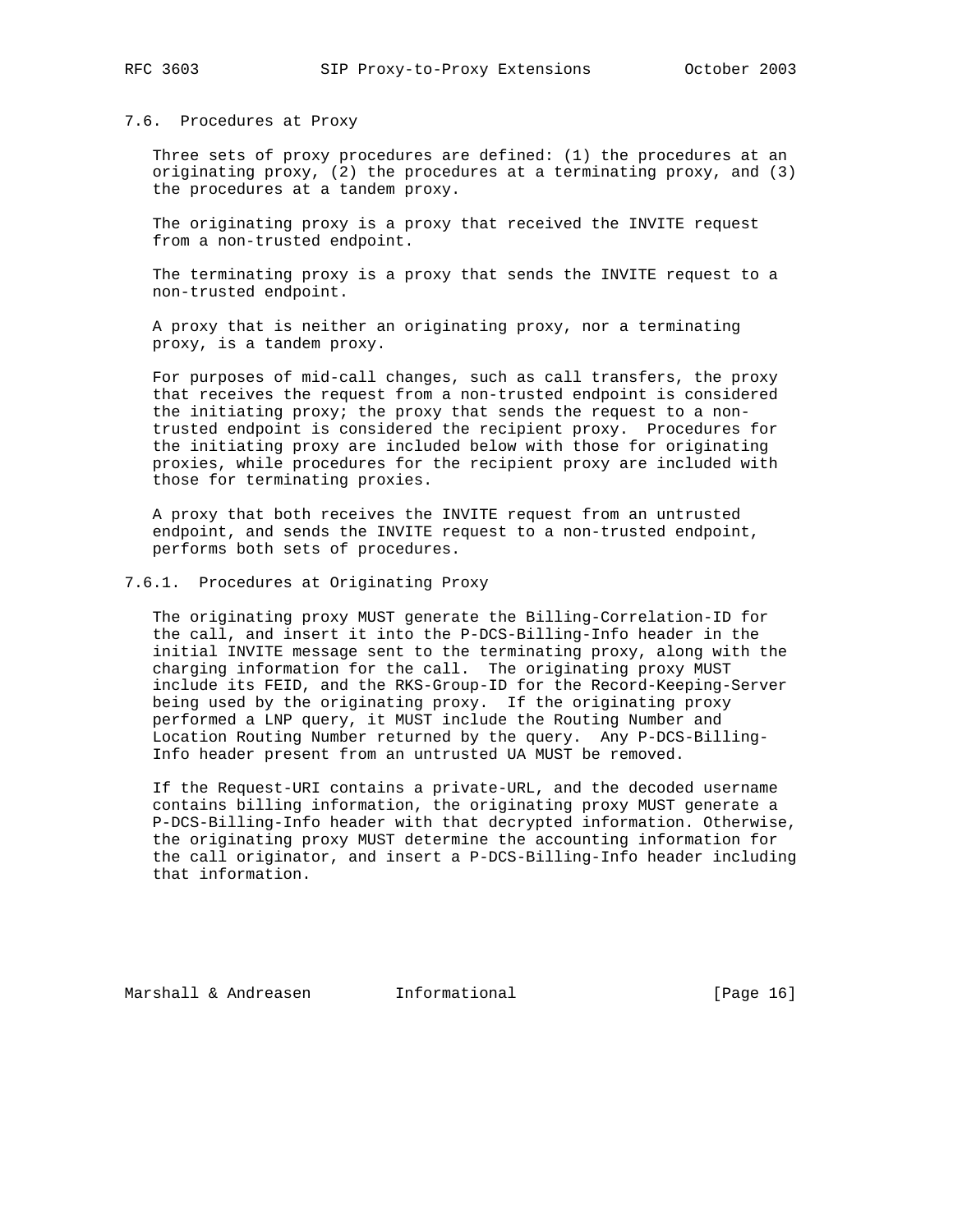If the response to the initial INVITE is a 3xx-Redirect, received prior to a 18x, the originating proxy generates a new initial INVITE request to the destination specified in the Contact: header, as per standard SIP. If an originating proxy receives a 3xx-Redirect response to an initial INVITE prior to a 18x response, the INVITE generated by the proxy MUST contain the P-DCS-Billing-Info header from the 3xx-Redirect response.

 If the response to the initial INVITE is a 3xx-Redirect, received after a 18x, the originating proxy generates a private-URL and places it in the Contact header of a 3xx-Redirect response sent to the originating endpoint. This private-URL MUST contain (or contain a pointer to) the P-DCS-Billing-Info value, which indicate the charging arrangement for the new call, and an expiration time very shortly in the future, to limit the ability of the originator to re-use this private-URL for multiple calls.

 An originating proxy that processes a REFER request from an untrusted UA MUST include a P-DCS-Billing-Info header in the Refer-to's URL. This P-DCS-Billing-Info header MUST include the accounting information of the initiator.

## 7.6.2. Procedures at Terminating Proxy

 The terminating proxy MUST NOT send the P-DCS-Billing-Info header to an untrusted destination.

 The terminating proxy MUST include a P-DCS-Billing-Info header in the first reliable 1xx (except 100) or 2xx response to an initial INVITE message. This P-DCS-Billing-Info header MUST include the Billing- Correlation-ID generated by the terminating proxy, the FEID of the terminating proxy, and the RKS-Group-ID of the Record-Keeping-Server being used by the terminating proxy. The terminating proxy MAY change the values of Acct-Charge-URI if it wishes to override the billing information that was present in the INVITE (e.g., for a toll-free call). The decision to do this and the contents of the resulting P-DCS-Billing-Info header MUST be determined by service provider policy provisioned in the terminating proxy. If the terminating proxy performed a LNP query, it MUST include the Routing Number and Location Routing Number returned by the query.

 The terminating proxy MUST add P-DCS-Billing-Info headers to a 3xx redirect response to an initial INVITE, giving the accounting information for the call forwarder, for the call segment from the destination to the forwarded-to destination.

Marshall & Andreasen **Informational Informational** [Page 17]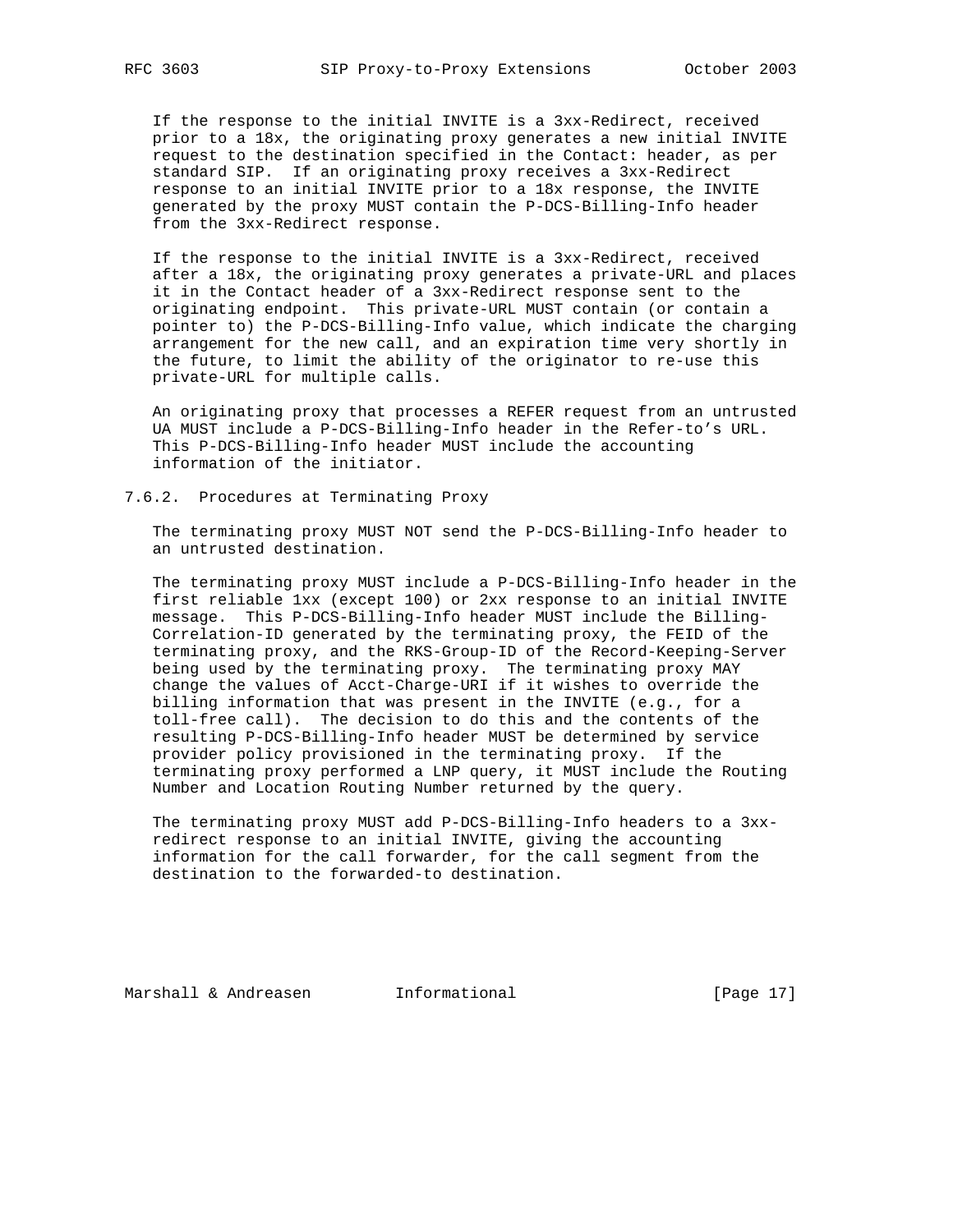A proxy receiving a mid-call REFER request that includes a Refer-to header generates a private-URL and places it in the Refer-to header sent to the endpoint. This private-URL MUST contain the P-DCS- Billing-Info value, which indicate the charging arrangement for the new call, and an expiration time very shortly in the future, to limit the ability of the endpoint to re-use this private-URL for multiple calls.

# 7.6.3. Procedures at Tandem Proxy

 If the tandem proxy performed a LNP query, it MUST insert the Routing Number and Location Routing Number returned by the query into the P- DCS-Billing-Info header in the first reliable 1xx/2xx/3xx (except 100) response.

8. P-DCS-LAES and P-DCS-REDIRECT

 NOTE: According to RFC 2804 [5], the IETF supports documentation of lawful intercept technology if it is necessary to develop it. The following section provides such documentation. The RFC 2119 language, as stated above, describes the requirements of the specification only if implemented, and strictly within the applicability domain described above. See RFC 2804 for description of issues regarding privacy, security, and complexity in relation to this technology.

 The P-DCS-LAES extension contains the information needed to support Lawfully Authorized Electronic Surveillance. This header contains the address and port of an Electronic Surveillance Delivery Function for delivery of a duplicate stream of event messages related to this call. The header may also contain an additional address and port for delivery of call content. Security key information is included to enable pairs of Delivery Functions to securely exchange surveillance information. This header is only used between proxies and trusted User Agents.

 The P-DCS-Redirect extension contains call identifying information needed to support the requirements of Lawfully Authorized Electronic Surveillance of redirected calls. This header is only used between proxies and trusted User Agents.

 Use of P-DCS-LAES and P-DCS-Redirect is controlled by a combination of legislation, regulation, and court orders, which MUST be followed. In certain cases inclusion of these headers will be mandated, and therefore MUST be present in the requests and responses indicated. In other cases inclusion of these headers will be forbidden, and therefore MUST NOT be present in the request and responses indicated. In the sub-sections that follow, use of "SHOULD" is intended to

Marshall & Andreasen 1nformational 1999 [Page 18]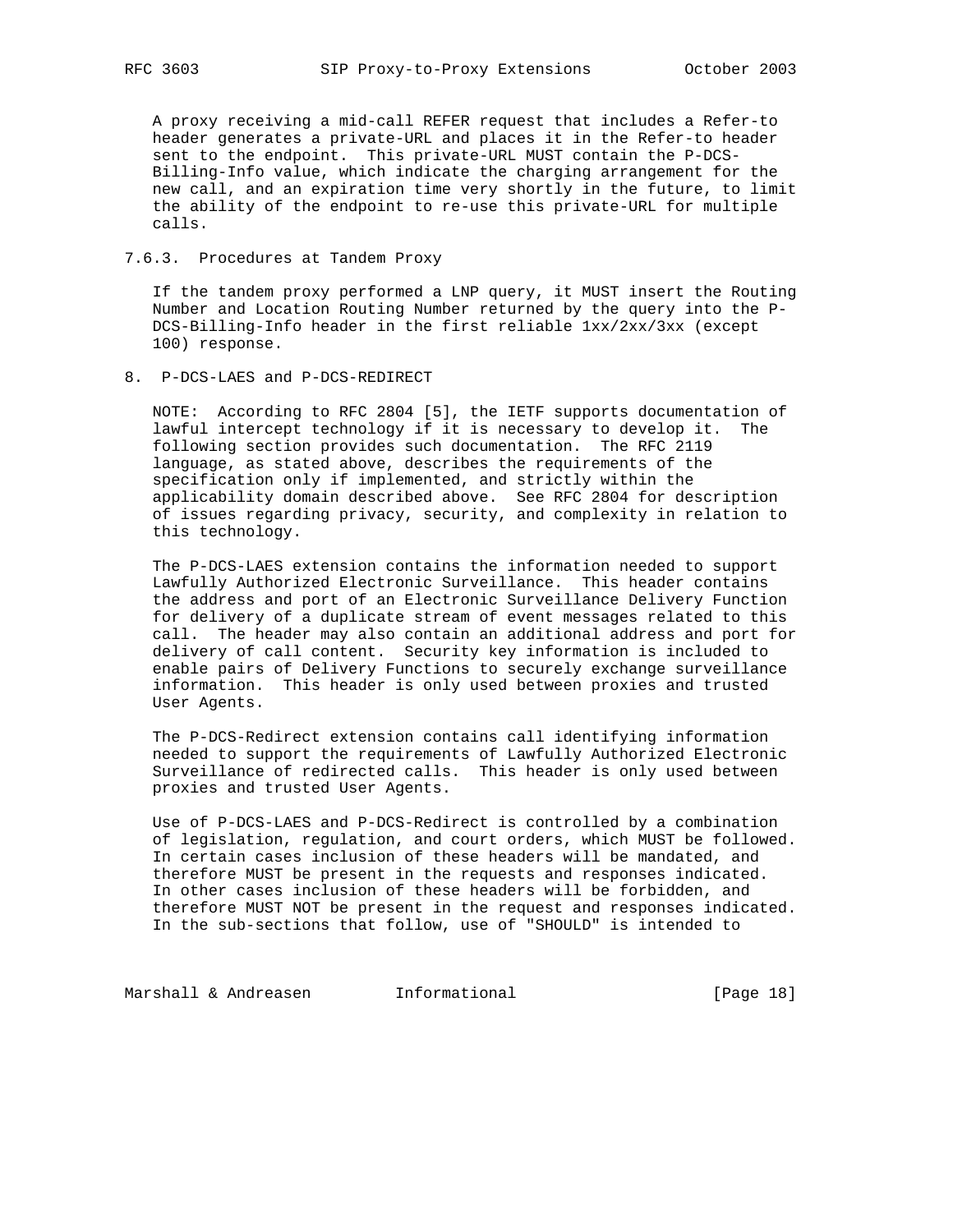capture these conflicting situations, e.g., a P-DCS-LAES header SHOULD be included in an initial INVITE means either that it MUST be included or that it MUST NOT be included, based on the applicable court orders.

# 8.1. Syntax

 The formats of the P-DCS-LAES and P-DCS-Redirect headers are given by the following ABNF (some terms used in this ABNF are defined in [2] and [3]):

| P-DCS-LAES      | = "P-DCS-LAES" HCOLON Laes-sig<br>*(SEMI Laes-param)     |
|-----------------|----------------------------------------------------------|
| Laes-sig        | = hostport                                               |
| Laes-param      | = Laes-content / Laes-key / generic-param                |
| Laes-content    | = "content" EQUAL hostport                               |
| Laes-key        | = "key" EOUAL token                                      |
| P-DCS-Redirect  | = "P-DCS-Redirect" HCOLON Called-ID<br>*(redir-params)   |
| Called-ID       | = LDOUOT addr-spec RDOUOT                                |
| redir-params    | = redir-uri-param / redir-count-param /<br>generic-param |
| redir-uri-param | = "redirector-uri" EOUAL Redirector                      |
| Redirector      | = LDQUOT addr-spec RDQUOT                                |
|                 | redir-count-param = "count" EQUAL Redir-count            |
| Redir-count     | $= 1*DTGIT$                                              |

This document adds the following entry to Table 2 of [2]:

|  |     |  | $\overline{\phantom{a}}$                                                                            |
|--|-----|--|-----------------------------------------------------------------------------------------------------|
|  | adr |  | where proxy ACK BYE CAN INV OPT REG<br>$adr - - - - 0 - - -$<br>$   \cap$<br>and the company of the |

 SUB NOT REF INF UPD PRA --- --- --- --- --- --- - - - - - - - - - - - -

 The values of Laes-sig and Laes-content are addresses of the Electronic Surveillance Delivery Function, and used as the destination address for call-identifying information and call content, respectively. Laes-key is a string generated by the proxy that is used by the Delivery Function to securely transfer information between them [8].

Marshall & Andreasen **Informational Informational** [Page 19]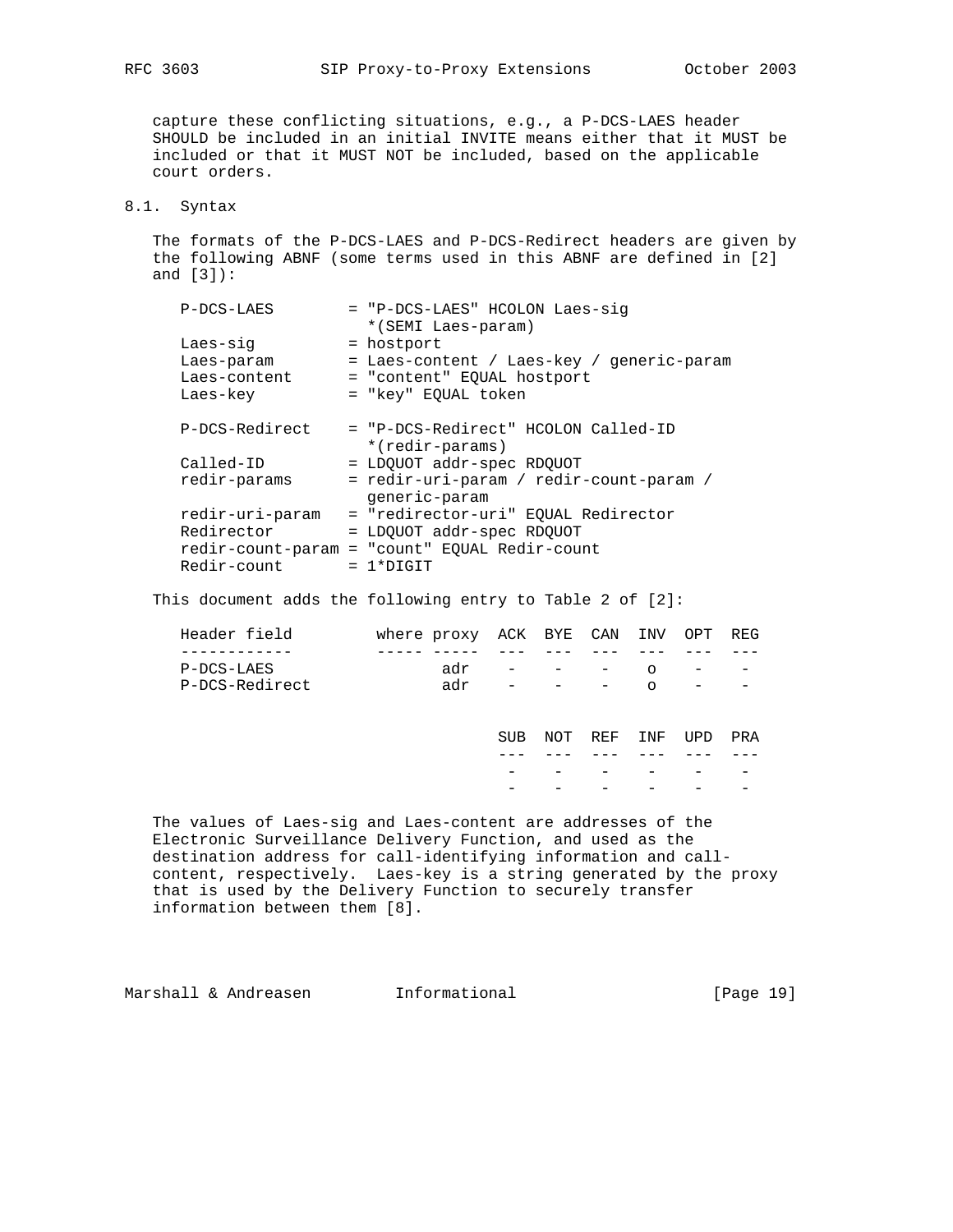The P-DCS-Redirect header contains redirection information. The redir-uri-param indicates the original destination requested by the user (e.g., dialed number), the Redirector indicates the new destination, and the Redir-count indicates the number of redirections that have occurred.

8.2. Procedures at an Untrusted User Agent Client (UAC)

 This header MUST NOT be sent to an untrusted UAC, and MUST NOT be sent by an untrusted UAC.

8.3. Procedures at a Trusted User Agent Client (UAC)

 The UAC checks for an outstanding lawfully authorized surveillance order for the originating subscriber, and, if present, includes this information in the Authorization for Quality of Service [7] or signals this information to the device performing the intercept (e.g., a Media Gateway).

 If the P-DCS-LAES header is present in the first reliable 1xx (except 100), 2xx or 3xx response (indicating surveillance is required on the terminating subscriber, but that the terminating equipment is unable to perform that function), the UAC MUST include this information in the Authorization for Quality of Service, or MUST signal this information to the device performing the intercept (e.g., a Media Gateway).

 If a 3xx-Redirect response is received to the initial INVITE request, and if a P-DCS-LAES header is present in the 3xx response, the UAC SHOULD include that header unchanged in the reissued INVITE. The UAC SHOULD also include a P-DCS-Redirect header containing the original dialed number, the new destination number, and the number of redirections that have occurred. Although it is technically possible for the originating equipment to perform this surveillance (or add to its existing surveillance of the call), the design of the surveillance system has the terminating equipment performing the surveillance for all the intermediate forwardings.

 A UAC that includes a Refer-to header in a REFER request, when the originating subscriber has an outstanding lawfully authorized surveillance order, SHOULD include a P-DCS-LAES header attached to the Refer-to. The P-DCS-LAES header SHOULD include the address and port of the local Electronic Surveillance Delivery Function for a copy of the call's event messages, SHOULD include the address and port of the local Electronic Surveillance Delivery Function for the copy of call content if call content is to be intercepted, and SHOULD include a random string for use as a security key between the Delivery Functions.

Marshall & Andreasen Informational [Page 20]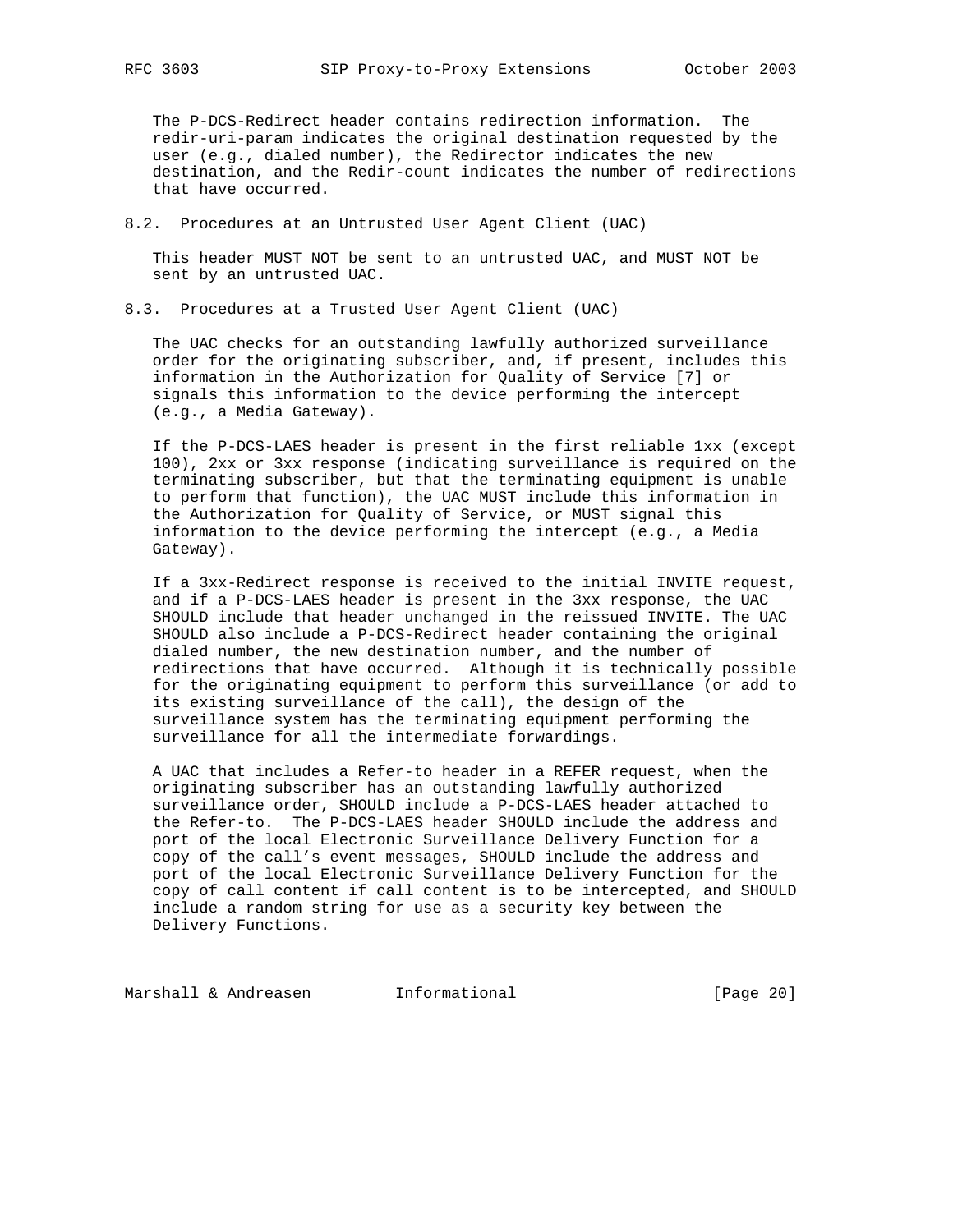The trusted UAC MUST NOT send the P-DCS-LAES and P-DCS-Redirect headers to an untrusted entity.

8.4. Procedures at an Untrusted User Agent Server (UAS)

 This header MUST NOT be sent to an untrusted UAS, and MUST NOT be sent by an untrusted UAS.

8.5. Procedures at a Trusted User Agent Server (UAS)

 The UAS checks for an outstanding lawfully authorized surveillance order for the terminating subscriber, or presence of the P-DCS-LAES header in the INVITE request. If either is present, the UAS includes this information in the authorization for Quality of Service [7].

 If the terminating equipment is unable to perform the required surveillance (e.g., if the destination is a voicemail server), the UAS SHOULD include a P-DCS-LAES header in the first reliable non-100 response requesting the originating proxy to perform the surveillance. The P-DCS-LAES header SHOULD include the address and port of the local Electronic Surveillance Delivery Function for a copy of the call's event messages, SHOULD include the address and port of the local Electronic Surveillance Delivery Function for the copy of call content if call content is to be intercepted, and SHOULD include a random string for use as a security key between the Delivery Functions.

 If the response to the initial INVITE request is a 3xx-Redirect response, and there is an outstanding lawfully authorized surveillance order for the terminating subscriber, the UAS SHOULD include a P-DCS-LAES header in the 3xx-Redirect response, with contents as described above.

 The trusted UAS MUST NOT send the P-DCS-LAES and P-DCS-Redirect headers to an untrusted entity.

8.6. Procedures at Proxy

 Two sets of proxy procedures are defined: (1) the procedures at an originating proxy, and (2) the procedures at a terminating proxy. The originating proxy is a proxy that received the INVITE request from a non-trusted endpoint.

 The terminating proxy is a proxy that sends the INVITE request to a non-trusted endpoint.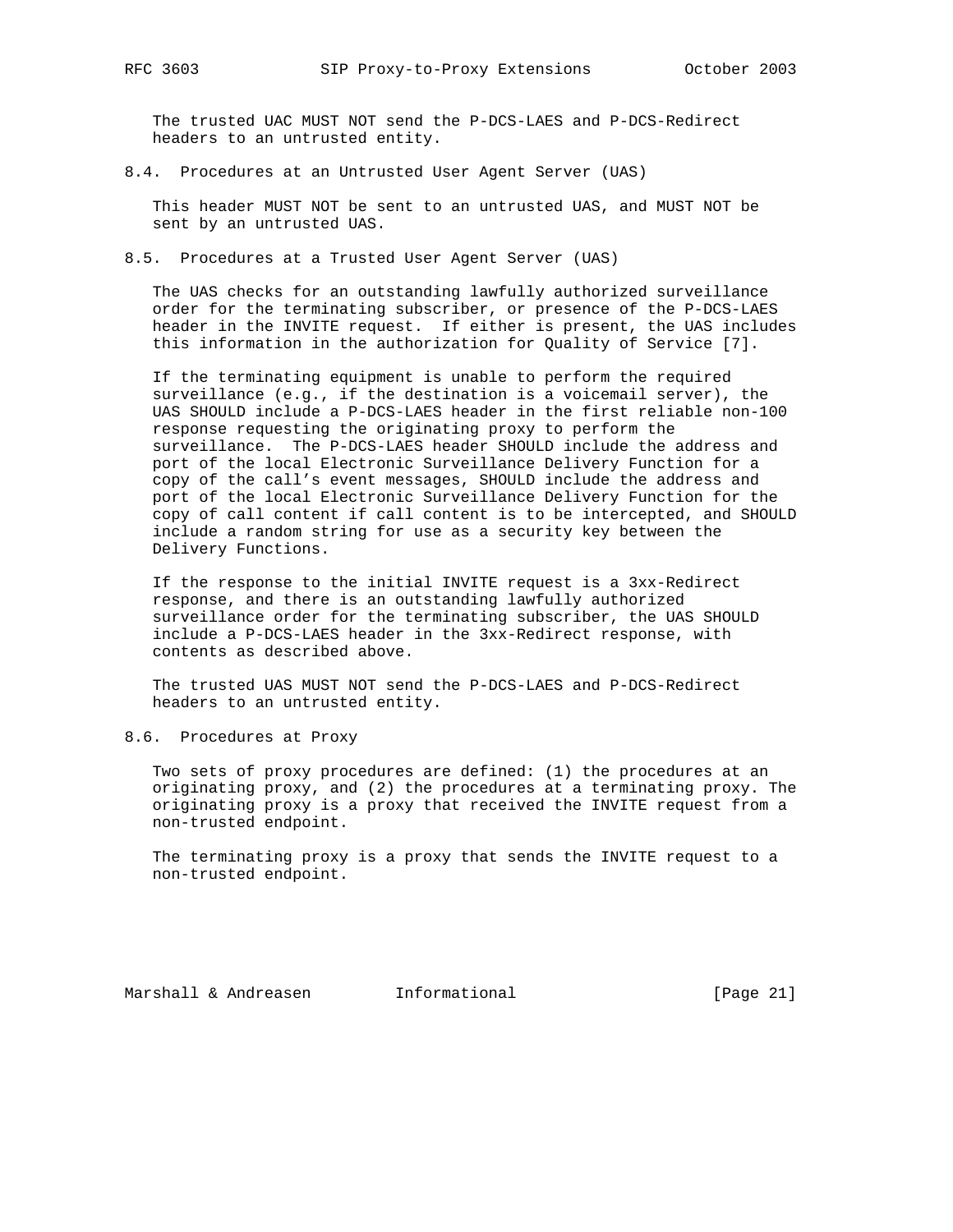For purposes of mid-call changes, such as call transfers, the proxy that receives the request from a non-trusted endpoint is considered the initiating proxy; the proxy that sends the request to a non trusted endpoint is considered the recipient proxy. Procedures for the initiating proxy are included below with those for originating proxies, while procedures for the recipient proxy are included with those for terminating proxies.

 A proxy that both receives the INVITE request from an untrusted endpoint, and sends the INVITE request to a non-trusted endpoint, MUST NOT generate P-DCS-LAES nor P-DCS-Redirect headers.

 A proxy that is neither an originating proxy nor a terminating proxy SHOULD pass the P-DCS-Laes and P-DCS-Redirect headers in requests and responses.

8.6.1. Procedures at Originating Proxy

 The Originating Proxy MUST remove any P-DCS-LAES and P-DCS-Redirect headers in requests or responses to or from an untrusted proxy or untrusted UA.

 The originating proxy checks for an outstanding lawfully authorized surveillance order for the originating subscriber, and, if present, includes this information in the Authorization for Quality of Service [7] or signals this information to the device performing the intercept (e.g., a Media Gateway).

 If the P-DCS-LAES header is present in the first reliable 1xx (except 100), 2xx or 3xx response (indicating surveillance is required on the terminating subscriber, but that the terminating equipment is unable to perform that function), the originating proxy MUST include this information in the Authorization for Quality of Service, or MUST signal this information to the device performing the intercept (e.g., a Media Gateway).

 If the Request-URI in an initial INVITE request contains a private- URL, the originating proxy MUST decrypt the userinfo information to find the real destination for the call, and other special processing information. If electronic surveillance information is contained in the decrypted userinfo, the originating proxy SHOULD generate a P- DCS-LAES header with the surveillance information.

 If a 3xx-Redirect response is received to the initial INVITE request prior to a 18x, and if a P-DCS-LAES header is present in the 3xx response, the originating proxy SHOULD include that header unchanged in the reissued INVITE. The originating proxy SHOULD also include a

Marshall & Andreasen 1nformational 1999 [Page 22]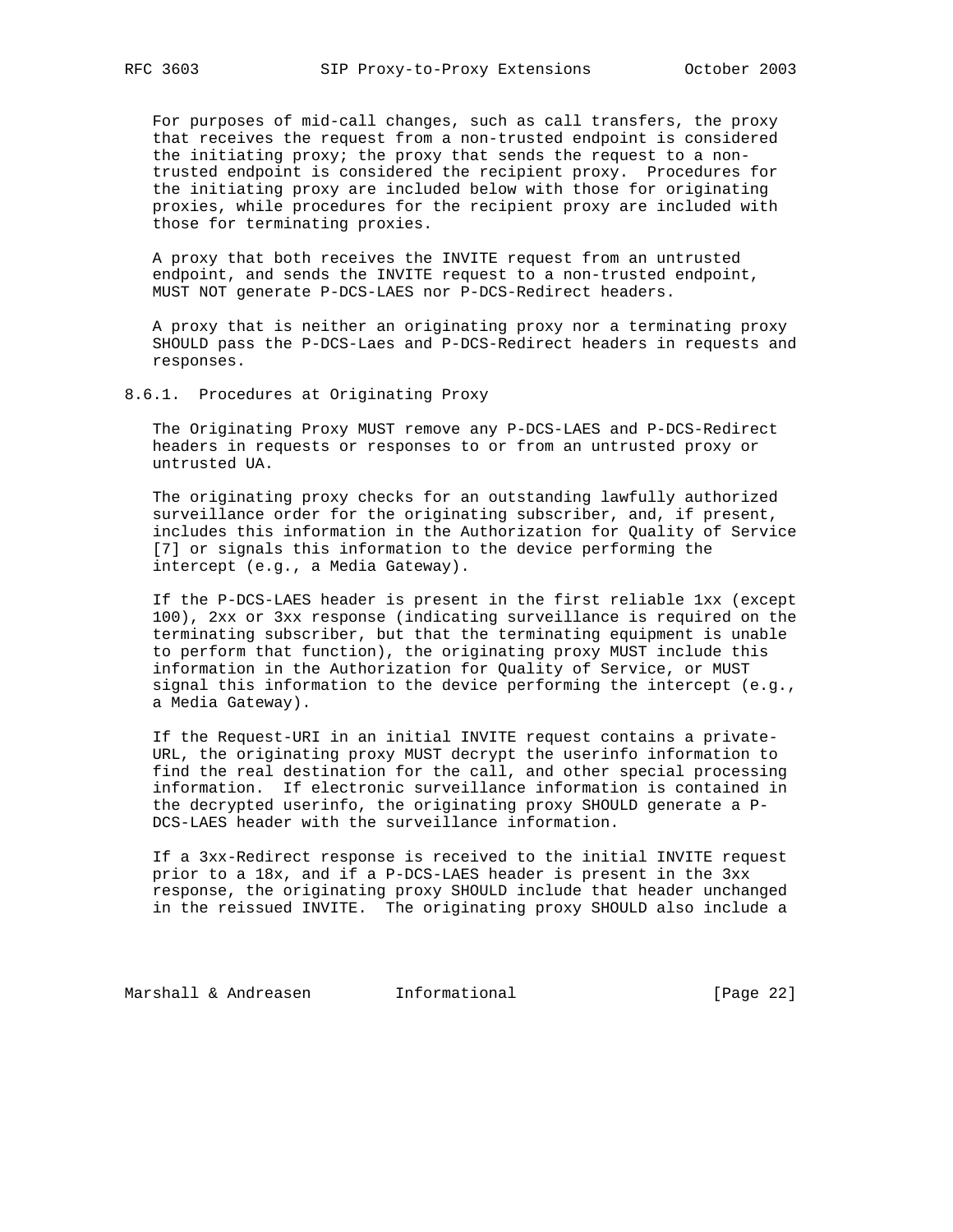P-DCS-Redirect header containing the original dialed number, the new destination number, and the number of redirections that have occurred.

 If a 3xx-Redirect response is received to the initial INVITE request after a 18x, the originating proxy generates a private-URL and places it in the Contact header of a 3xx-Redirect response sent to the originating endpoint. If a P-DCS-LAES header is present in the 3xx response, this private-URL MUST contain (1) the electronic surveillance information from the 3xx-Redirect response, (2) the original destination number, (3) the identity of the redirecting party, and (4) the number of redirections of this call.

 An originating proxy that processes a REFER request [4] from an untrusted UA, when the originating subscriber has an outstanding lawfully authorized surveillance order, becomes a B2BUA for that request. It SHOULD reissue the request with a P-DCS-LAES header added to the Refer-to's URL. The P-DCS-LAES header SHOULD include (1) the address and port of the local Electronic Surveillance Delivery Function for a copy of the call's event messages, (2) the address and port of the local Electronic Surveillance Delivery Function for the copy of call content if call content is to be intercepted, and (3) a random string for use as a security key between the Delivery Functions.

 An initiating proxy that sends a mid-call REFER request including a Refer-to header, when the initiating subscriber has an outstanding lawfully authorized surveillance order, SHOULD include a P-DCS-LAES header in the Refer-to's URL.

 The originating proxy MUST NOT send the P-DCS-LAES and P-DCS-Redirect headers to an untrusted entity.

8.6.2. Procedures at Terminating Proxy

 The Terminating Proxy MUST remove any P-DCS-LAES and P-DCS-Redirect headers in requests or responses to or from an untrusted proxy or UA.

 The terminating proxy checks for an outstanding lawfully authorized surveillance order for the terminating subscriber. If present, the terminating proxy includes this information in the authorization for Quality of Service [7].

 The terminating proxy MUST NOT send the P-DCS-LAES and P-DCS-Redirect headers to an untrusted entity, either as headers in the request or response, or as headers attached to URIs in the request or response.

Marshall & Andreasen 1nformational 1999 [Page 23]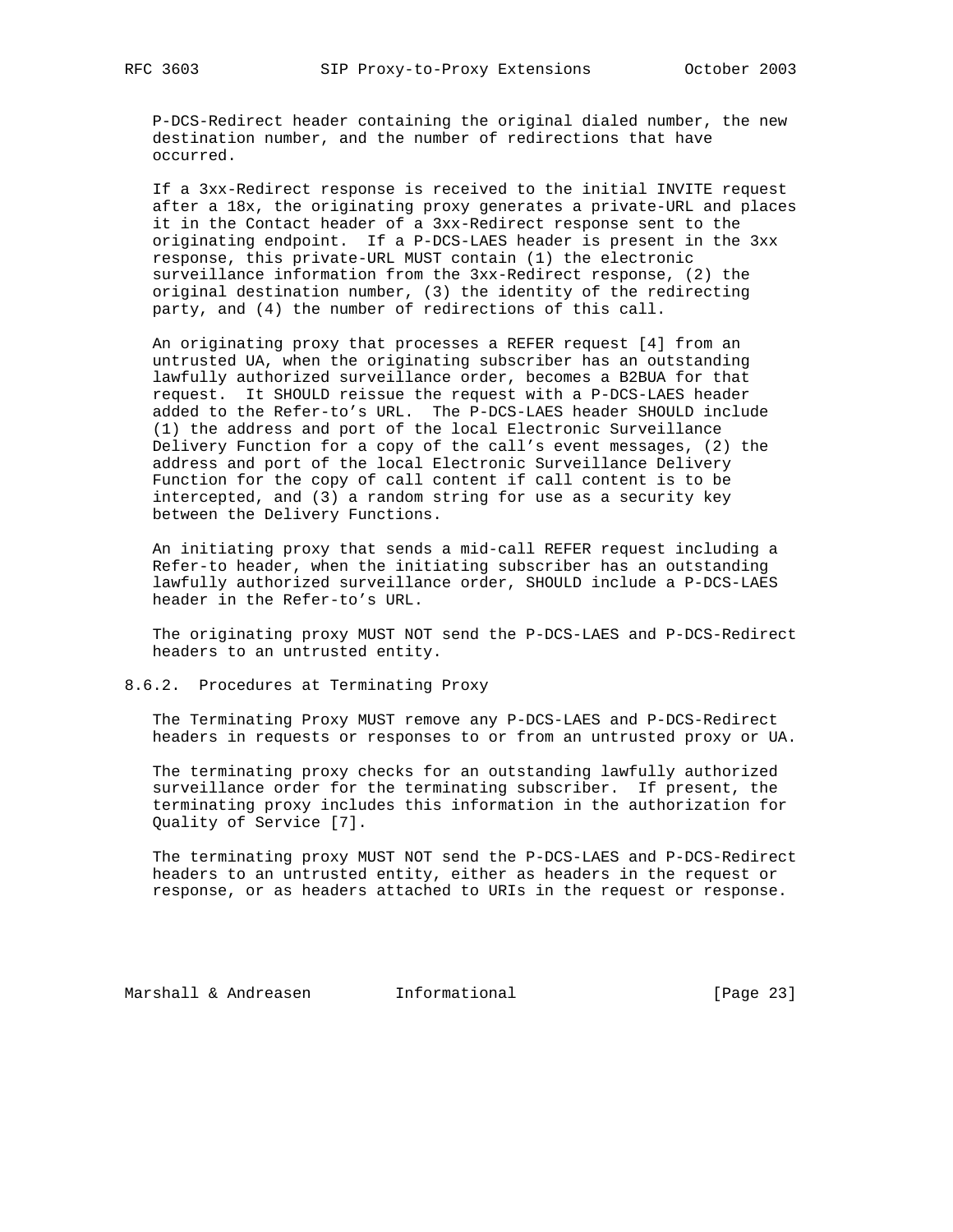If the terminating equipment is unable to perform the required surveillance (e.g., if the destination is a voicemail server), the terminating proxy SHOULD include a P-DCS-LAES header in the first reliable 1xx/2xx/3xx (except 100) response requesting the originating proxy to perform the surveillance. The P-DCS-LAES header SHOULD include the address and port of the local Electronic Surveillance Delivery Function for a copy of the call's event messages, SHOULD include the address and port of the local Electronic Surveillance Delivery Function for the copy of call content if call content is to be intercepted, and SHOULD include a random string for use as a security key between the Delivery Functions.

 If the response to the initial INVITE request is a 3xx-Redirect response, and there is an outstanding lawfully authorized surveillance order for the terminating subscriber, the terminating proxy SHOULD include a P-DCS-LAES header in the 3xx-Redirect response, with contents as described above.

 A proxy receiving a mid-call REFER request [4] that includes a Refer-to header with a P-DCS-LAES header attached becomes a B2BUA for this request. It MUST generate a private-URL and place it in the Refer-to header sent to the endpoint. This private-URL MUST contain the P-DCS-LAES information from the attached header.

9. Security Considerations

 QoS gate coordination, billing information, and electronic surveillance information are all considered to be sensitive information that MUST be protected from eavesdropping and furthermore require integrity checking. It is therefore necessary that the trusted UAs and proxies take precautions to protect this information from eavesdropping and tampering. Use of IPsec or TLS between Proxies is REQUIRED. A minimum mandatory-to-implement IPsec configuration for the DCS architecture is given by [8]. Also REQUIRED is mutual authentication (1) between Proxies and (2) between trusted UAs and Proxies, both of which MAY be implemented with administratively pre-shared keys, or through consultation with another trusted third party. If IPsec is to be used, the specification of the security policies and procedures of the administrative domain where these headers are applicable (and all connections between administrative domains in the federation) MUST define an interoperable set of options.

Marshall & Andreasen 1nformational 1999 [Page 24]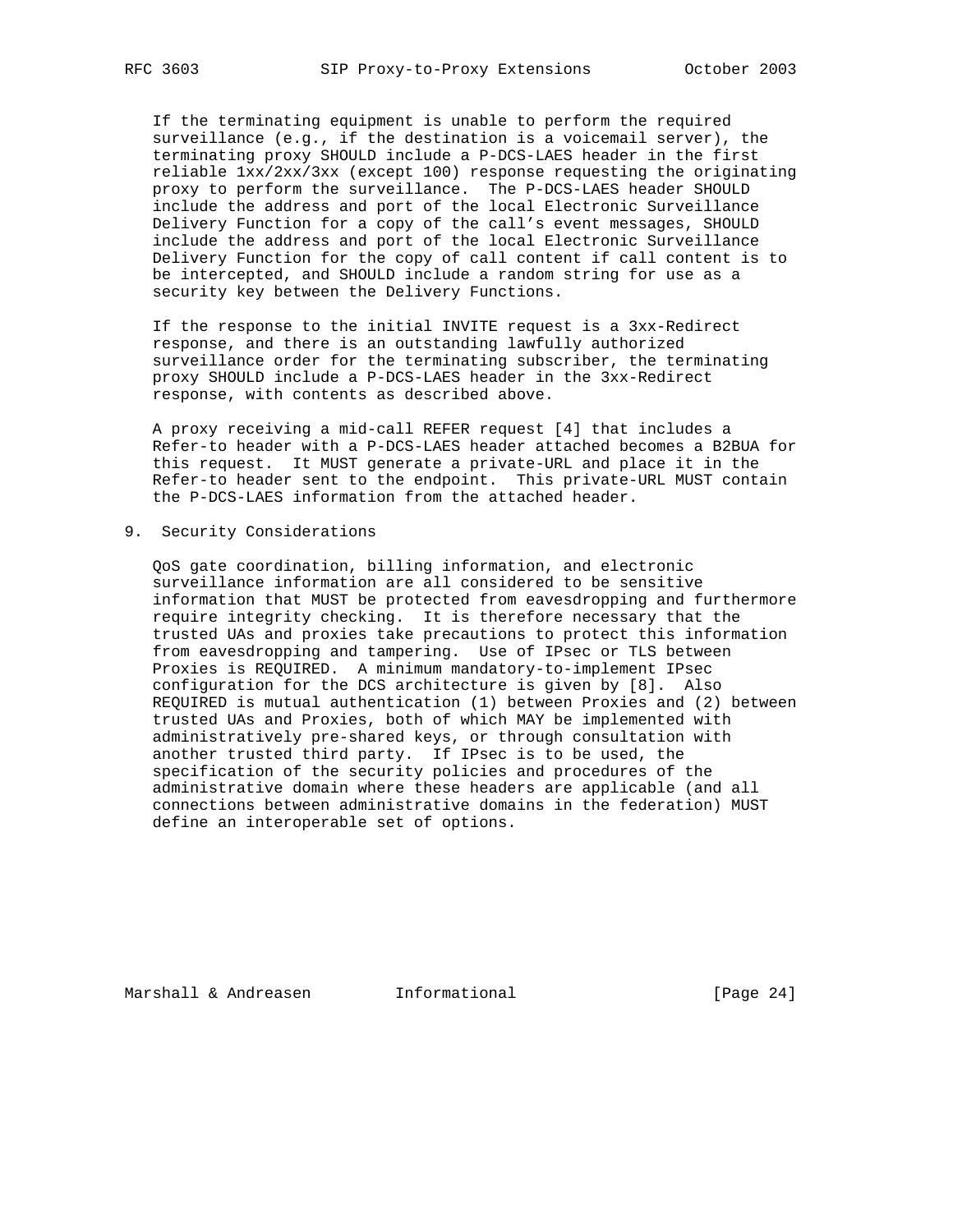# 10. IANA Considerations

 This document defines a number of SIP extension headers, which have been included in the registry of SIP headers defined in [2]. Registration information for new headers is as follows:

| P-DCS-Trace-Party-ID<br>3603<br>none                     |
|----------------------------------------------------------|
| P-DCS-OSPS<br>3603<br>none                               |
| Header Field Name:<br>P-DCS-Billing-Info<br>3603<br>none |
| $P-DCS-LAES$<br>3603<br>none                             |
| P-DCS-Redirect<br>3603<br>none                           |
|                                                          |

11. Intellectual Property Rights Notice

 The IETF has been notified of intellectual property rights claimed in regard to some or all of the specification contained in this document. For more information consult the online list of claimed rights.

# 12. References

12.1. Normative References

- [1] Bradner, S., "Key words for use in RFCs to Indicate Requirement Levels", BCP 14, RFC 2119, March 1997.
- [2] Rosenberg, J., Schulzrinne, H., Camarillo, G., Johnston, A., Peterson, J., Sparks, R., Handley, M. and E. Schooler, "SIP: Session Initiation Protocol", RFC 3261, June 2002.
- [3] Crocker, D., Ed. and P. Overell, "Augmented BNF for Syntax Specifications: ABNF", RFC 2234, November 1997.

Marshall & Andreasen 1nformational 1999 [Page 25]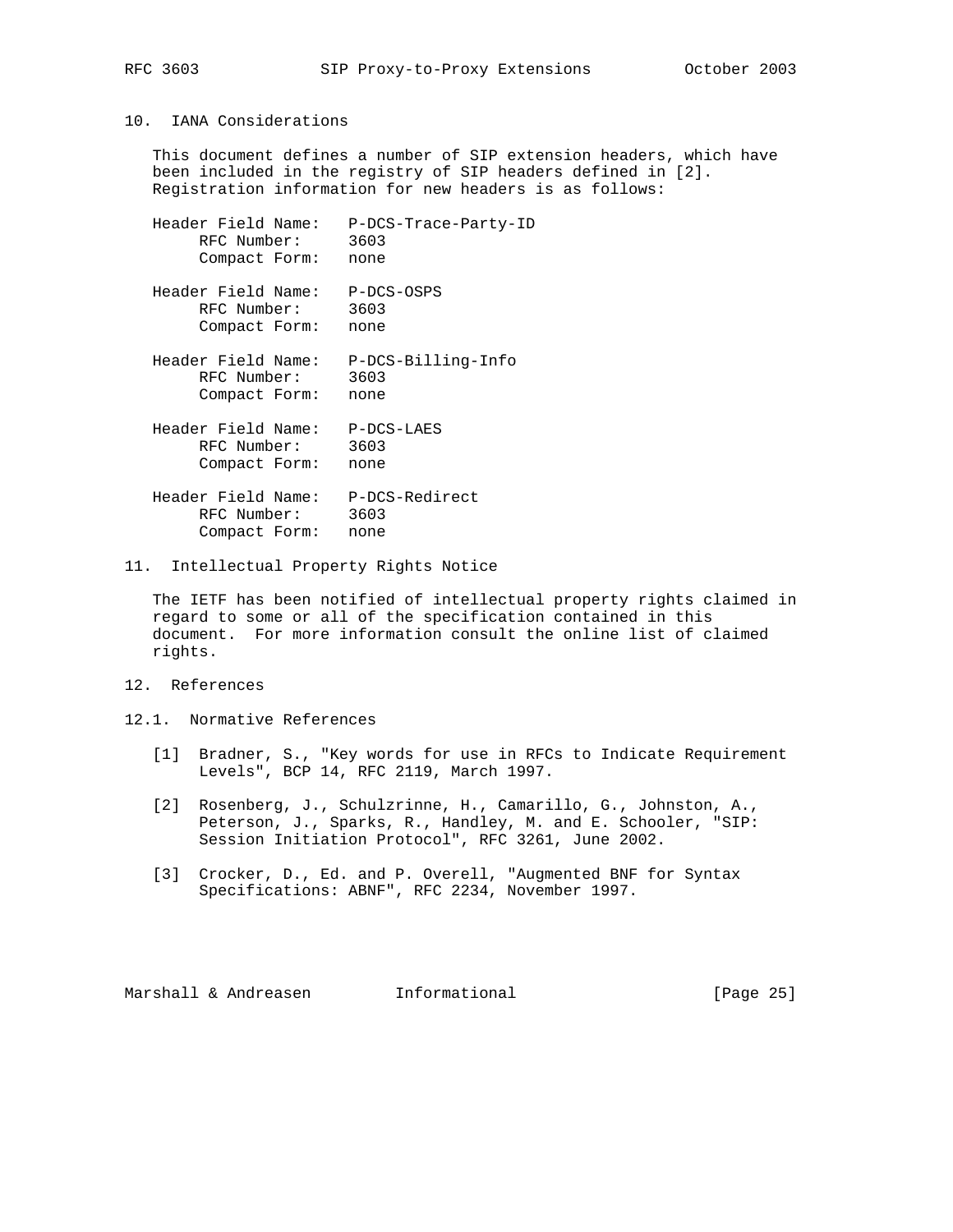- [4] Sparks, R., "The Session Initiation Protocol (SIP) Refer Method", RFC 3515, April 2003.
- [5] IAB and IESG, "IETF Policy on Wiretapping", RFC 2804, May 2000.

# 12.2. Informative References

- [6] DCS Group, "Architectural Considerations for Providing Carrier Class Telephony Services Utilizing SIP-based Distributed Call Control Mechanisms", Work in Progress.
- [7] PacketCable Dynamic Quality of Service Specification, pkt-sp dqos-i07-030815, August 2003.
- [8] PacketCable Security Specification, pkt-sp-sec-i09-030728, July 2003.
- [9] PacketCable Event Message Specification, pkt-sp-em-i07-030815, August 2003.
- [10] Jennings, C., Peterson, J. and M. Watson, "Private Extensions to the Session Initiation Protocol (SIP) for Asserted Identity within Trusted Networks", RFC 3325, November 2002.
- 13. Acknowledgements

 The Distributed Call Signaling work in the PacketCable project is the work of a large number of people, representing many different companies. The authors would like to recognize and thank the following for their assistance: John Wheeler, Motorola; David Boardman, Daniel Paul, Arris Interactive; Bill Blum, Jon Fellows, Jay Strater, Jeff Ollis, Clive Holborow, Motorola; Doug Newlin, Guido Schuster, Ikhlaq Sidhu, 3Com; Jiri Matousek, Bay Networks; Farzi Khazai, Nortel; John Chapman, Bill Guckel, Michael Ramalho, Cisco; Chuck Kalmanek, Doug Nortz, John Lawser, James Cheng, Tung- Hai Hsiao, Partho Mishra, AT&T; Telcordia Technologies; and Lucent Cable Communications.

 Previous versions further acknowledged, as co-authors, several people for providing the text of this document. They are:

 Bill Marshall (wtm@research.att.com) and K. K. Ramakrishnan (kkrama@research.att.com), AT&T; Ed Miller (edward.miller@terayon.com), Terayon; Glenn Russell (G.Russell@Cablelabs.com), CableLabs; Burcak Beser (burcak@juniper.net) Juniper Networks, Mike Mannette (Michael\_Mannette@3com.com) and Kurt Steinbrenner (Kurt\_Steinbrenner@3com.com), 3Com; Dave Oran (oran@cisco.com) and

Marshall & Andreasen Informational [Page 26]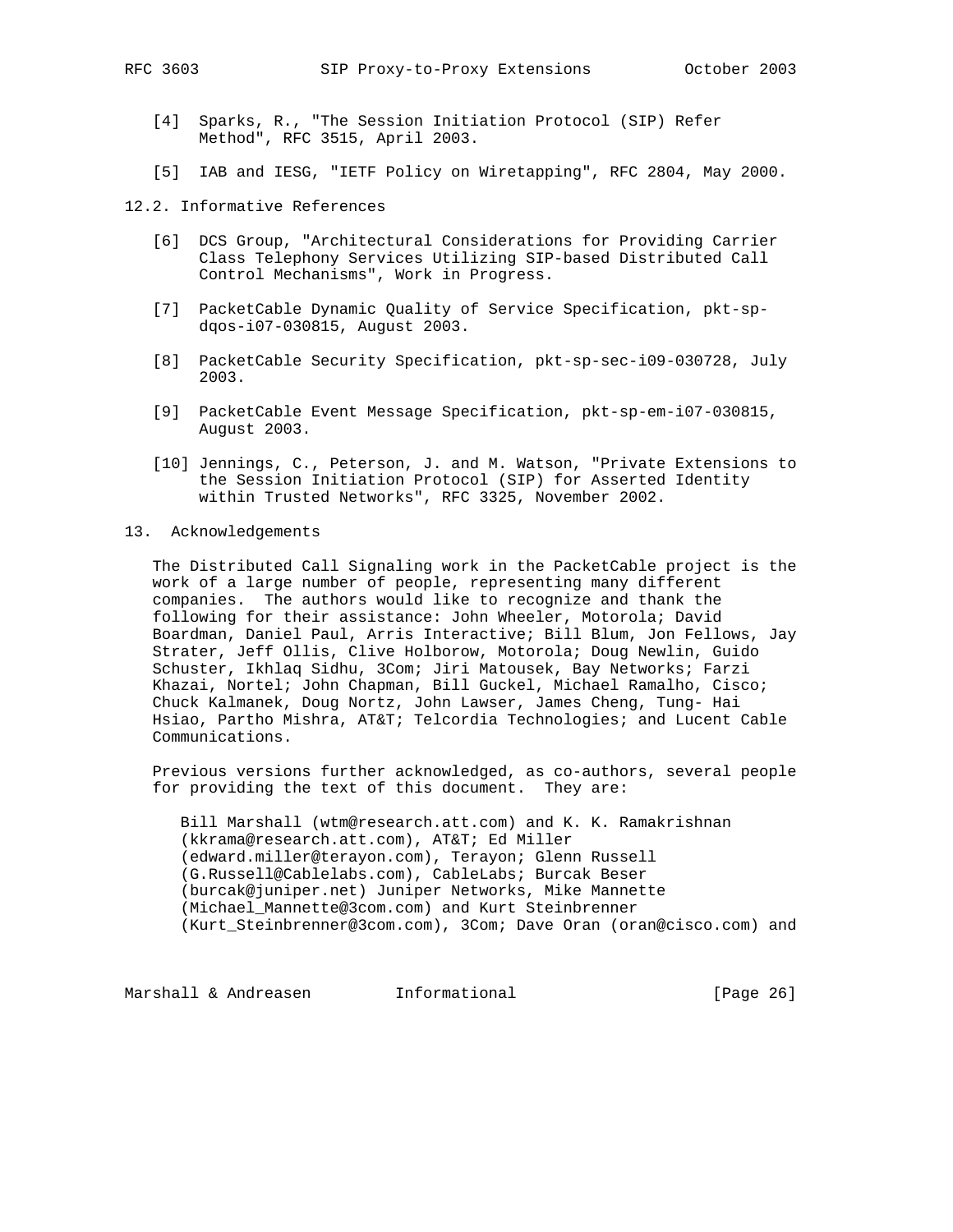Flemming Andreasen (fandreas@cisco.com), Cisco Systems; John Pickens (jpickens@com21.com), Com21; Poornima Lalwaney (poornima.lalwaney@nokia.com), Nokia; Jon Fellows (jfellows@coppermountain.com), Copper Mountain Networks; Doc Evans (n7dr@arrisi.com) Arris, and Keith Kelly (keith@netspeak.com), NetSpeak.

14. Editors' Addresses

 Bill Marshall AT&T Florham Park, NJ 07932

EMail: wtm@research.att.com

 Flemming Andreasen Cisco Edison, NJ

EMail: fandreas@cisco.com